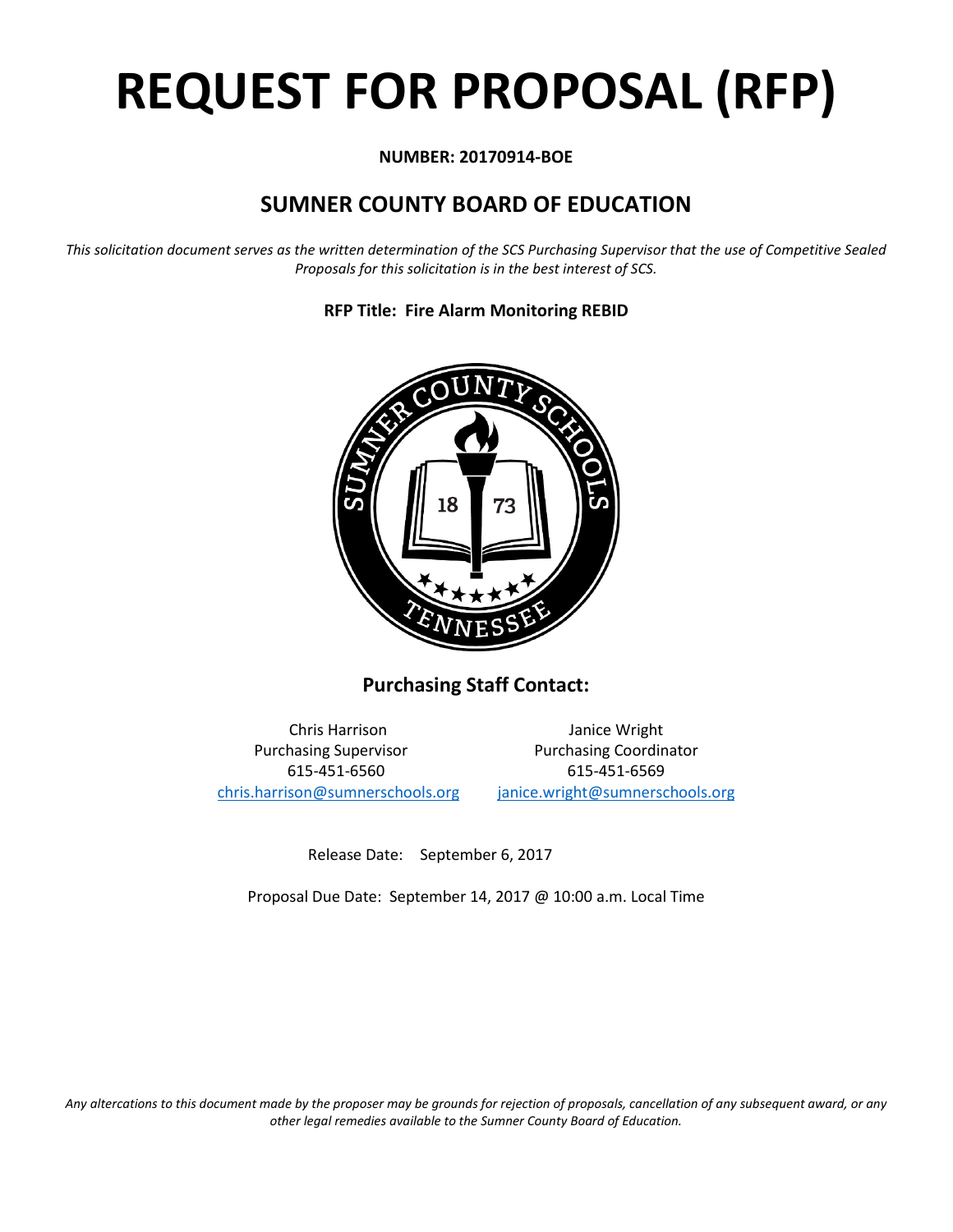# **NOTICE TO PROPOSERS**

There may be one or more amendments to this RFP. In order to receive communication for any such amendments issued specifically to this RFP, the proposer must provide a Notice of Intent to Propose to the Sumner County Board of Education (SCS) Purchasing Department. The proposer must utilize this form when submitting notice. The notice may be sent by email to: Purchasing Office, purchasing@sumnerschools.org. SCS will send amendments only to those proposers which complete and return this information by the deadline list in the RFP Schedule of Events (Section 4).

| <b>RFP Number:</b>          | 20170914-BOE Fire Alarm Monitoring REBID |  |
|-----------------------------|------------------------------------------|--|
| Company Name:               |                                          |  |
| <b>Mailing Address:</b>     |                                          |  |
|                             |                                          |  |
|                             |                                          |  |
| <b>Phone Number:</b>        |                                          |  |
| <b>Contact Person:</b>      |                                          |  |
| <b>Email Address:</b>       |                                          |  |
|                             |                                          |  |
| <b>Authorized Signature</b> |                                          |  |
| <b>Printed Name</b>         |                                          |  |
| Date                        |                                          |  |

Emailed amendments will be sent in a Microsoft Word (Office for Windows) or Portable Document Format (pdf) format. Any alterations to the document made by the proposer may be grounds for rejection of proposal, cancellation of any subsequent award or any other legal remedies available to the Sumner County Board of Education.

Amendments will also be posted on the SCS website **https://sumnerschools.org/index.php/current-bids-and-rfps** and attached to the solicitation listing as a PDF or WORD file. Check the particular solicitation on the Current Bids and RFPs webpage for any posted amendments.

By completing and returning this form, the Proposer has expressed its intent to provide a proposal for **20170914-BOE Fire Alarm Monitoring REBID.**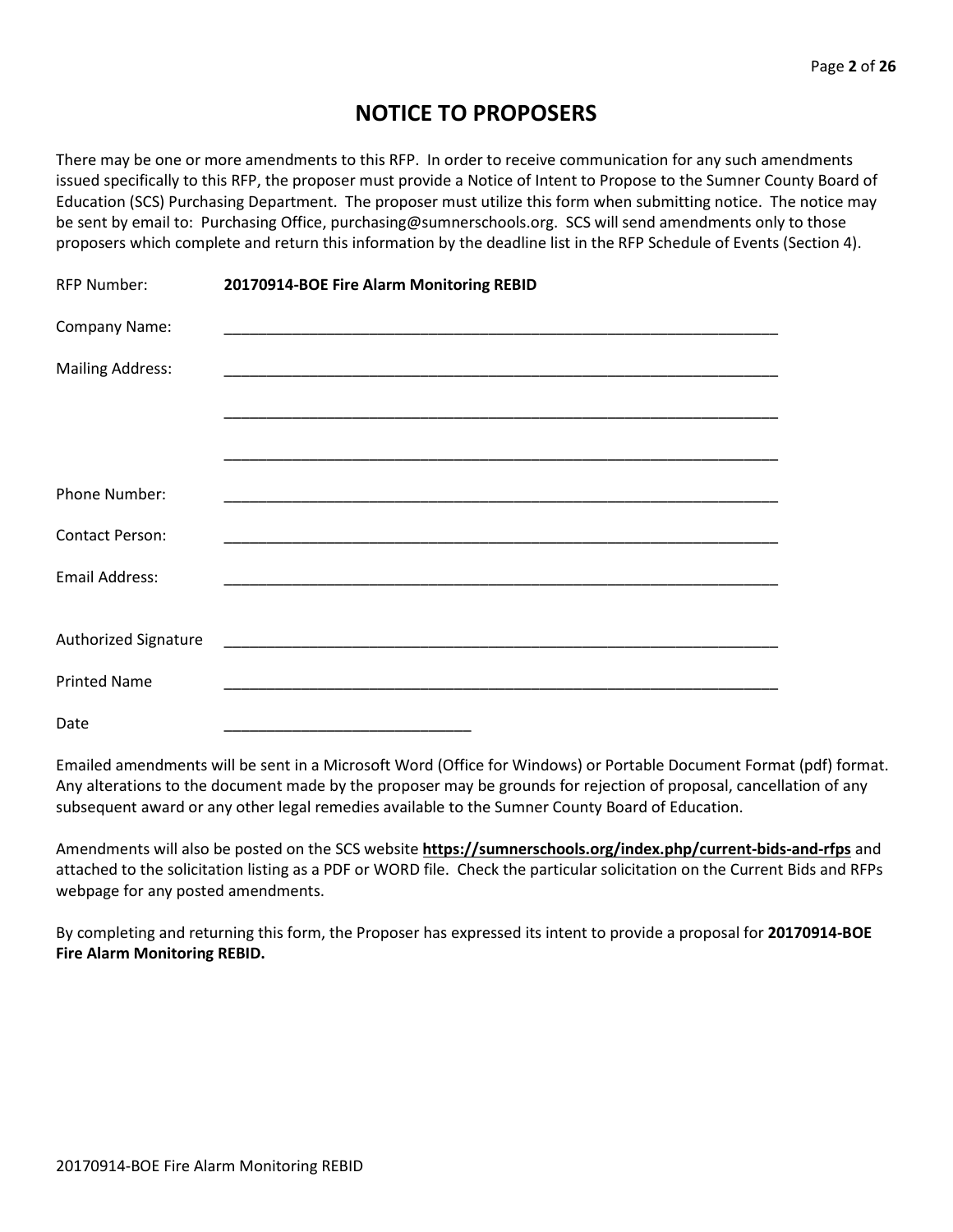# **TABLE OF CONTENTS**

- 1. Introduction/Overview
	- 1.1. Purpose
	- 1.2. Contact Information
- 2. Requirements
	- 2.1. Contract Term
	- 2.2. Scope of Work/Specifications
	- 2.3. Contactor Obligations
- 3. Source Selection and Contract Award
- 4. Schedule of Events
- 5. Instructions for Proposal
	- 5.1. Required Forms
	- 5.2. New Vendors
	- 5.3. Acknowledgement of Insurance Requirements
	- 5.4. Clarification and Interpretation of RFP
	- 5.5. Proposal Package
	- 5.6. Delivery of Proposals
	- 5.7. Evaluation of Proposals
	- 5.8. Request for Clarification of Proposals
	- 5.9. Protests

#### 6. Attachments

- 6.1. Contact Information
- 6.2. Bid Form/Certification
- 6.3. References
- 6.4. Certification Regarding Debarment or Suspension
- 6.5. Condition of Submitting Proposal
- 6.6. Statement of Non-Collusion
- 6.7. Attestation Re Personnel
- 6.8. Drug Free Workplace Affidavit
- 6.9. IRS Form W-9
	- \**An online, fillable version can be found at https://www.irs.gov/pub/irs-pdf/fw9.pdf*
- 6.10. Standard Terms & Conditions
- 6.11. Vendor Checklist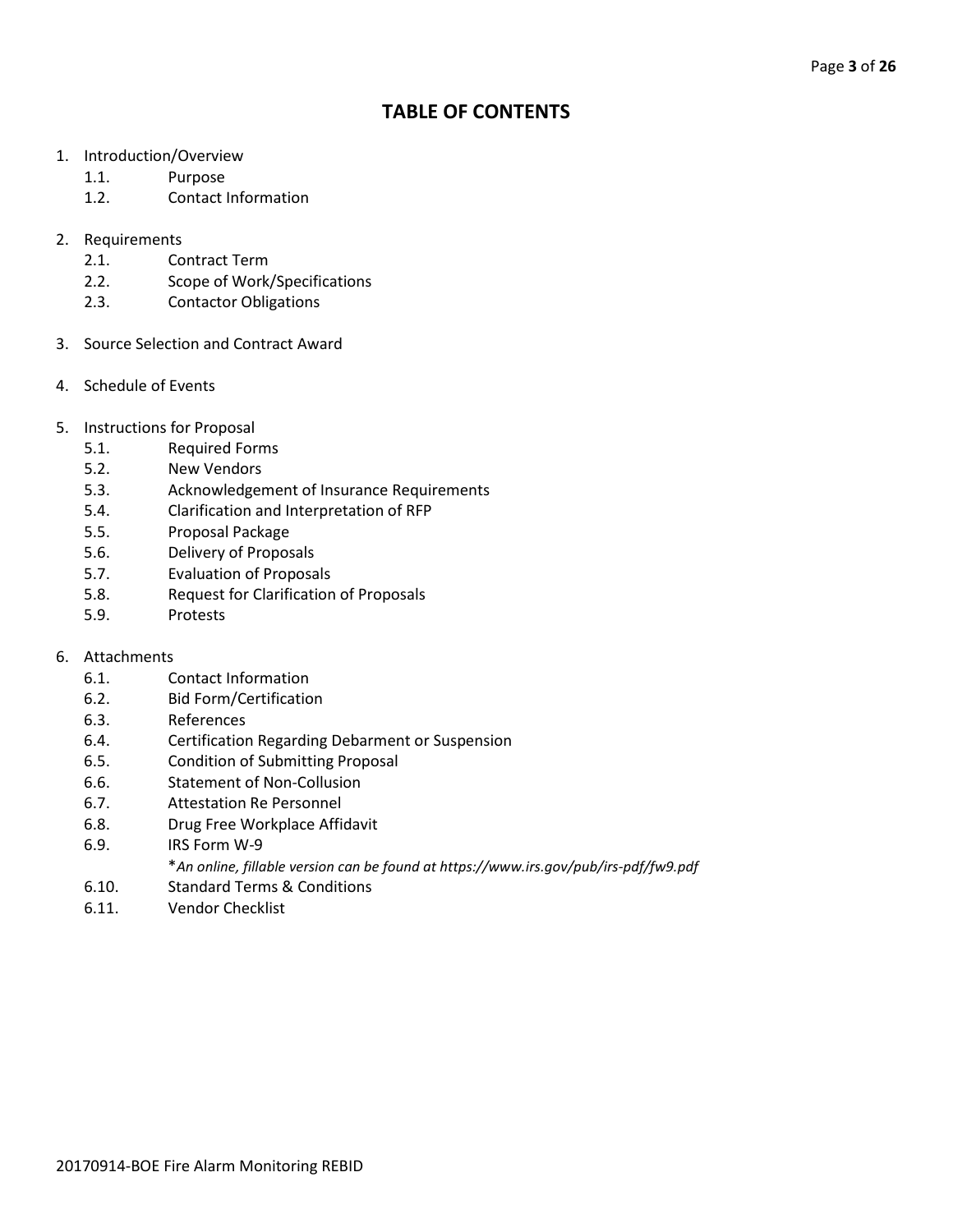#### 1. Introduction/Overview

#### 1.1. Purpose

The Sumner County Board of Education (SCS) is requesting sealed proposals for on-going monitoring services for the fire alarm systems.

1.2. Contact Information

Unauthorized contact regarding this RFP with employees or officials of SCS other than the Purchasing Supervisor named below may result in disqualification from this procurement process.

Interested parties must direct all communication regarding this RFP to the Purchasing Supervisor, who is SCSs only official point of contact for this RFP.

Chris Harrison Purchasing Supervisor 1500 Airport Road Gallatin, TN 37066 (615) 451-6560 chris.harrison@sumnerschools.org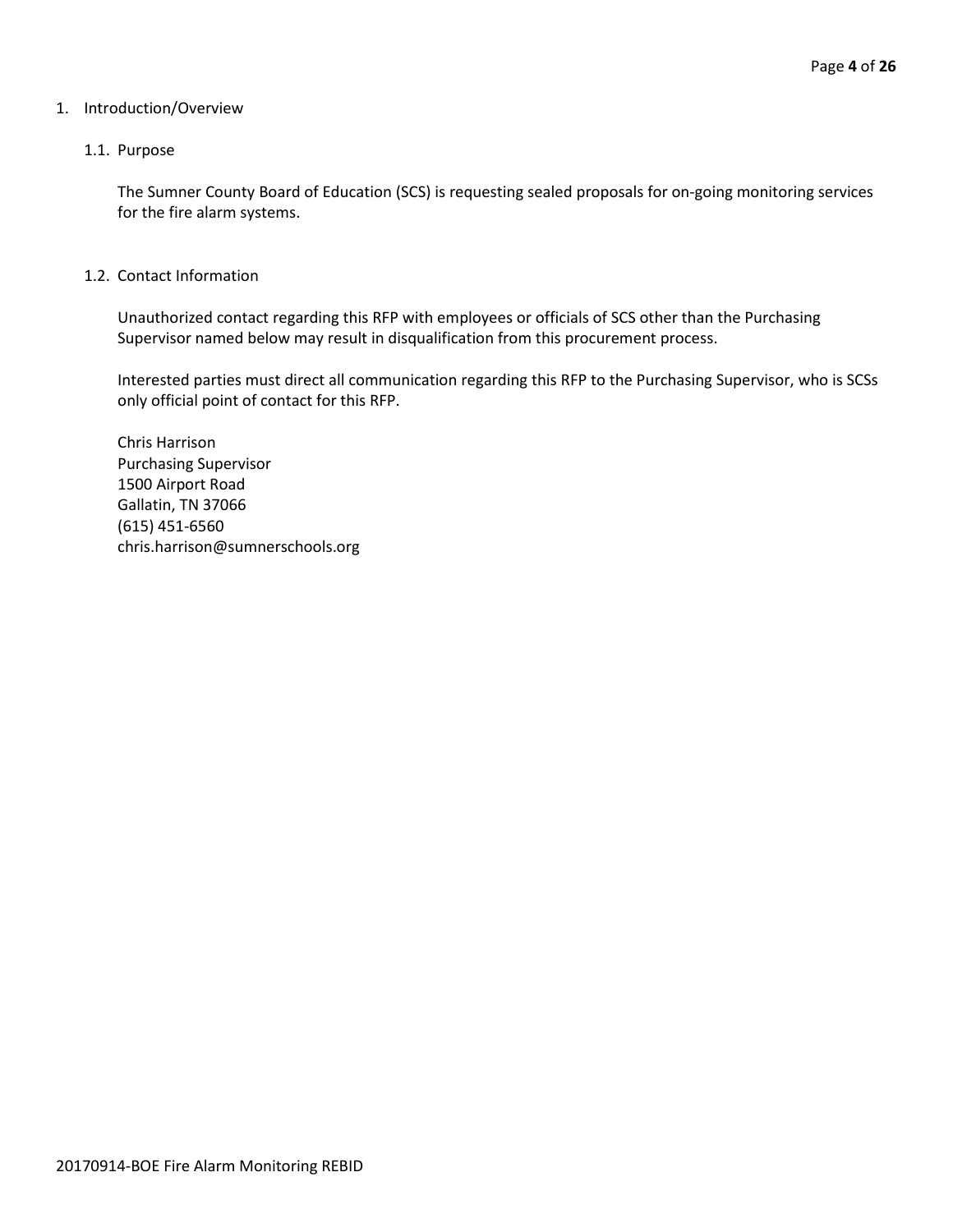## 2. Requirements

### 2.1. Contract Term

- 2.1.1.1. It is the intention of SCS to award a contract for a one year contract with the option to renew for an additional two, one-year terms. The initial term will commence on issuance of a valid purchase order from SCS and end on June 30, 2018. Subsequent terms shall commence on July 1 and end the following June 30.
- 2.2. Scope of Work / Specifications

SCS consists of fifty-three (53) buildings (See Attachment "A"):

- Twenty-six (26) Elementary Schools
- Eleven (11) Middle Schools
- Seven (7) High Schools with two (2) Annexes
- Three (3) Specialty Schools
- Four (4) Administrative Buildings

SCS currently utilizes cell dialers at three (3) locations. All remaining locations are monitored via copper phone/fax lines. SCS is implementing the installation of cell dialers at additional locations. As cell dialers are implemented, SCS reserves the right to change the type of monitoring service for the location at the bid price referenced in Attachment 6.2.

The monitoring company must meet the following minimum criteria:

- Have a minimum of ten (10) years' experience in the fire alarm monitoring field.
	- o Must include a minimum of three (3) references for contracts of similar size and requirements.
- Be certified by the Central Station Alarm Association.
- Provide monitoring equipment:
	- o Must have the capability to receive fire alarm signals over the internet and/or via cellular communications.
	- o Must be able to receive fire alarm signals that are using Contact ID format over dedicated POTS lines.
	- o Must have at least one (1) backup system.
	- o Must be UL listed
- Provide 24 hour per day / 7 days per week monitoring and dispatching for fire alarm systems.
- Maintain a call-down list for each facility and perform call-downs on receipt of the alarm. The list shall be updated at the request of SCS.
- Reprogram all fifty-three (53) buildings.
- Provide alarm reports including but not limited to alarm history, open/close reports, etc.

Calls from any site must not be long distance.

As SCS constructs new facilities or expands existing facilities, the awarded bidder shall add any additional locations and adjust pricing accordingly.

Any questions, regarding the scope of work, must be directed to Rickey Swindle, Support Services Dept.- Electronics Supervisor, at [rickey.swindle@sumnerschools.org.](mailto:rickey.swindle@sumnerschools.org)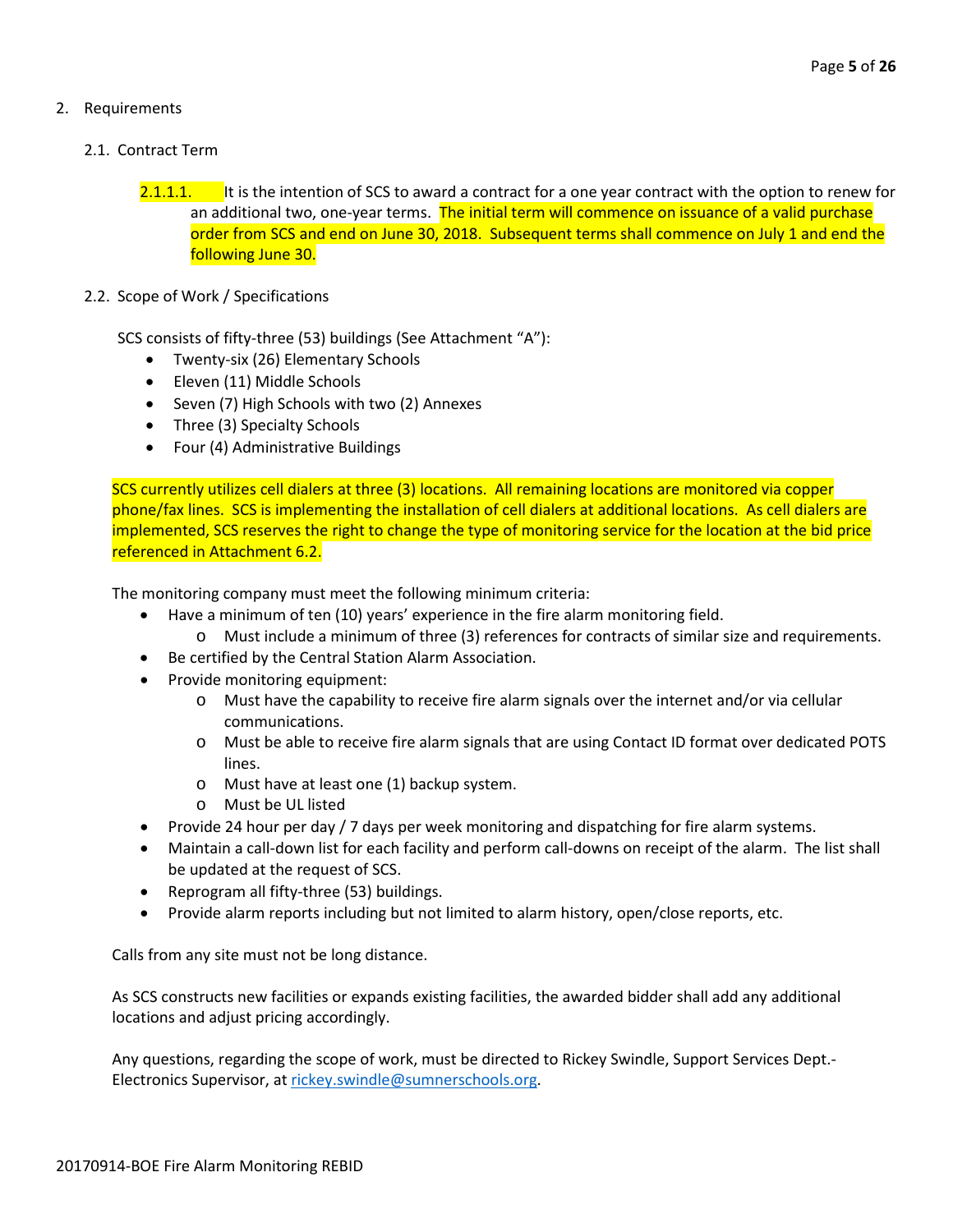#### 2.3. Standard Contractor Obligations

| 2.3.1.1. | Shall provide and obtain all necessary materials, equipment and labor to perform all items |
|----------|--------------------------------------------------------------------------------------------|
|          | listed in the Scope of Work.                                                               |

- 2.3.1.2. Shall provide and obtain all necessary permits with Local, County, etc. agencies as required by law and as required in the Scope of Work.
- 2.3.1.3. Shall schedule all necessary inspections with Local, County, etc. agencies as required by law.
- 2.3.1.4. Shall strictly adhere to all specifications, engineered drawings and any other form of documentation related to the completion of the Scope of Work. SCS reserves the right to withhold partial or all payment until the work is completed to the specifications and satisfaction of SCS. Any work not completed to specifications will be the Contractor's sole responsibility and expense to redo.
- 2.3.1.5. Shall provide Worker's Compensation Insurance and required by State of Tennessee law. The Contractor shall prove compliance with Public Chapter No. 587, T.C.A 4-5-413(d) criminal background check and provide a Drug Free Workplace Affidavit.
- 2.3.1.6. Shall dispose of all generated waste materials in compliance with all Local, State and Federal guidelines, regulations and requirements.
- 2.3.1.7. Shall have property trained and experienced staff to facilitate the services specified in the Scope of Work. If applicable, the Contractor shall provide documentation that staff has received the manufacturers' certification to complete the services specified in the Statement of Work.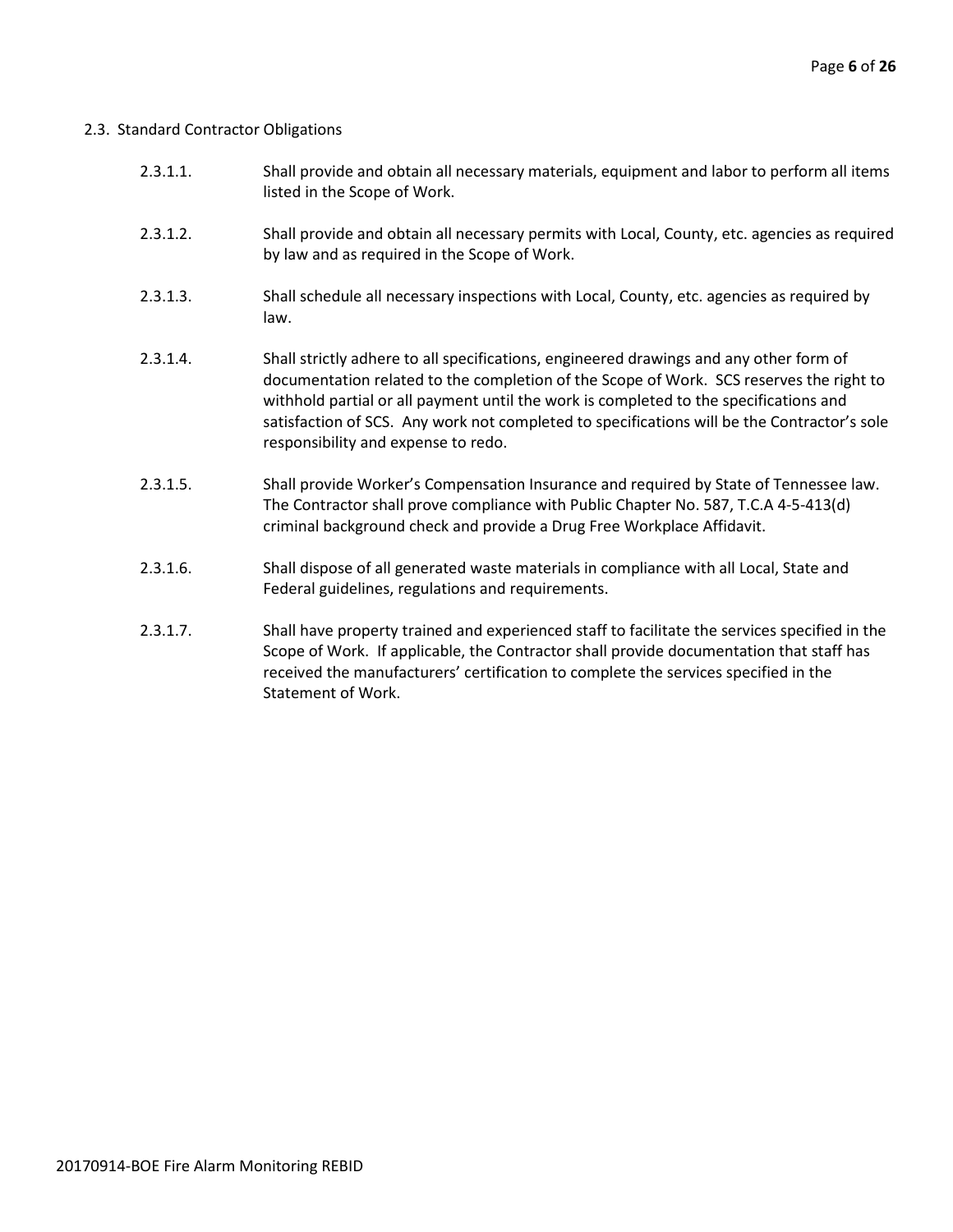- 3. Source Selection and Contract Award
	- Award(s), if made, will be made to the Responsive and Responsible proposer(s) whose proposal is most advantageous to SCS, taking into consideration price and the other evaluation criteria set forth in the RFP (6.12). SCS will not use any other factors or criteria, other than those listed in 6.12 in the evaluation of proposals received.
		- o General Criteria to be determined "Responsive"
			- Does the proposal include all required information, included completed attachment forms and affidavits?
			- Was the proposal delivered on or before the stated deadline? Did it include the required number of copies (hard & electronic)?
		- o General Criteria to be determined "Responsible"
			- Does the Proposer demonstrate an understanding of SCSs needs and proposed approach to the project?
			- **Does the Proposer possess the ability, capacity, skill and financial resources to provide the** service?
			- **EXEC** Can the Proposer take upon itself the responsibilities set forth in the RFP and produce the required outcomes in a timely fashion?
			- **Does the Proposer have the character, integrity, reputation, judgement, experience and** efficiency required for the project?
	- SCS reserves the right to enter into discussions with Proposers which have submitted proposals determined to be reasonably like of being considered for selection to assure a full understanding of and responsiveness to the RFP requirements. Every effort shall be afforded to assure fair and equal treatment with respect to the opportunity for discussion and/or revision of their respective proposals. Revisions may be permitted after the submission and prior to the award for the purpose of obtaining the best offers.
	- SCS reserves the right to negotiate price and contract terms and conditions with the most qualified proposer(s) to provide the requested service. If a mutually beneficial agreement with the highest ranked firm is not reached, SCS reserves the right to enter into contract negotiations with the next highest ranked proposer and continue this process until an agreement is reached.
	- Upon mutual agreement by both parties, SCS shall grant the right to extend the terms, conditions and prices of contract(s) awarded from this RFP to other Institutions (such as State, Local and/or Public Agencies) who express an interest in participating in any contract that results from this RFP. Each of the "piggyback" Institutions will issue their own purchasing documents for purchase of the goods/services. Proposer agrees that SCS shall bear no responsibility or liability for any agreements between Proposer and the other Institution(s) who desire to exercise this option.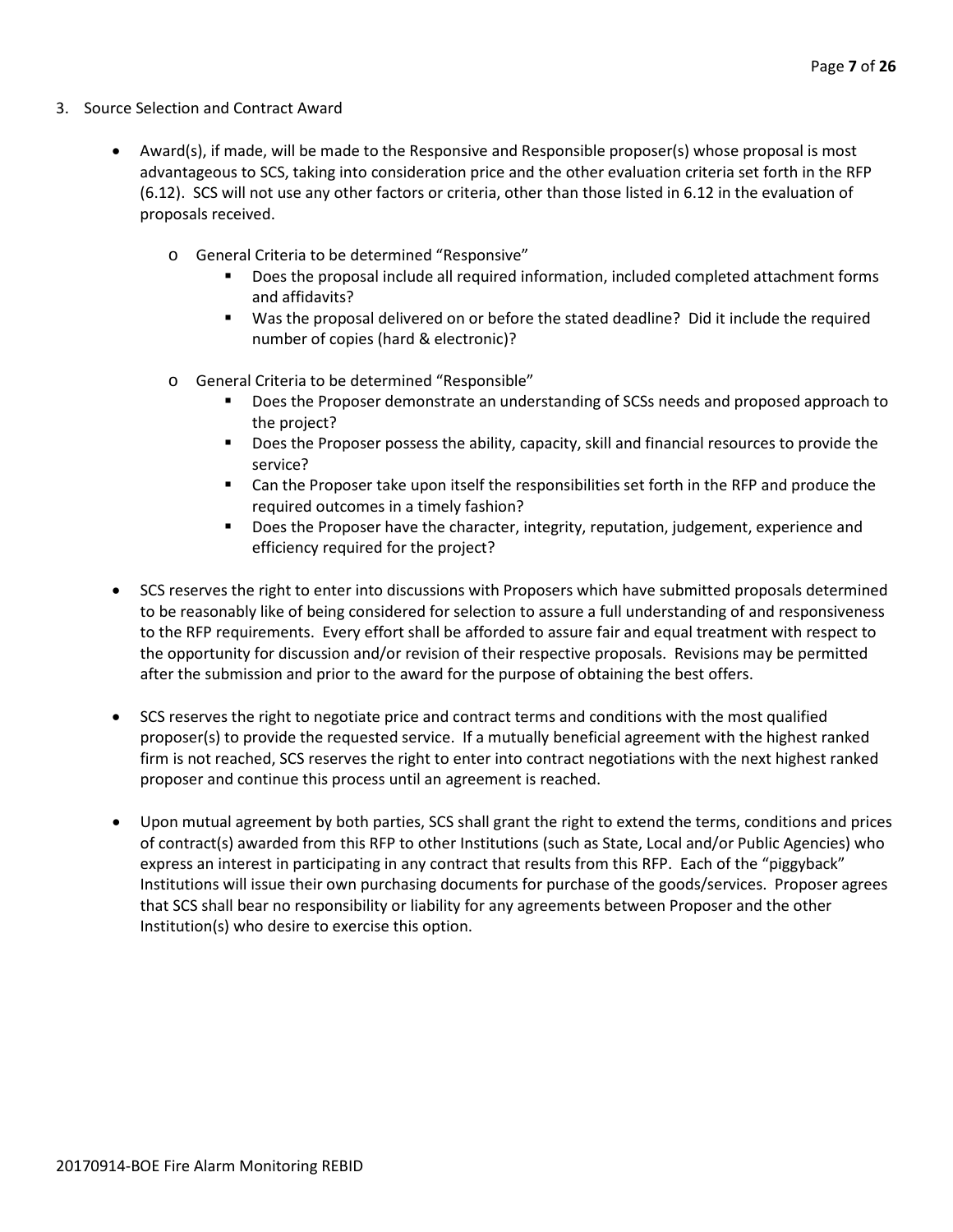#### 4. Schedule of Events

| <b>RFP Issued</b>                                  | September 6, 2017               |
|----------------------------------------------------|---------------------------------|
| <b>Pre-Bid Meeting</b> (if required)               | N/A                             |
| <b>RFP Submission DEADLINE</b>                     | September 14, 2017 @ 10:00 a.m. |
| <b>Board Approval Date ESTIMATED (if required)</b> | September 19, 2017              |
| <b>Purchase Order Release ESTIMATED</b>            | September 20, 2017              |

#### 5. Instructions for Proposal

#### 5.1. Required Forms

- Proposer must complete and submit the Attachments in Section 6. Attachments may be omitted depending on the RFP requirements. Refer to the Table of Contents for omitted Attachments.
- Evidence of a valid State of Tennessee Business License and/or Sumner County Business License. For all vendors with annual purchases in excess of \$50,000; a business license must be on file with the SCS Finance Department.
- Copy of State of Tennessee License (if applicable) in respective field.
- If applicable, the Proposer must include a copy of the contract(s) the Proposer will submit to be signed.

#### 5.2. New Vendors

- To comply with Internal Revenue Service requirements, all vendors who perform any type of service are required to have a current IRS Form W-9 on file with the SCS Finance Department. It is a mandatory requirement to complete the IRS Form W-9 (Attachment 6.9) included in this RFP.
- To comply with the Tennessee Lawful Employment Act (50-1-702 and 50-1-703), non-employees (individuals paid directly by the employer in exchange for the individual's labor or services) must have on file one (1) of the following documents:
	- o A valid Tennessee driver's license or photo identification;
	- o A valid driver's license or photo identification from another state where the license requirements are at least as strict as those in Tennessee;
	- o A birth certificate issued by a U.S. state, jurisdiction or territory;
	- o A U.S. government issued certified birth certificate;
	- o A valid, unexpired U.S. passport;
	- o A U.S. certificate of birth abroad (DS-1350 or FS-545)
	- o A report of birth abroad of a U.S. citizen (FS-240);
	- o A certificate of citizenship (N560 or N561);
	- o A certificate of naturalization (N550, N570 or N578);
	- o A U.S citizen identification card (I-197 or I-179); or
	- o Valid alien registration documentation or other proof of current immigration registration recognized by the United States Department of Homeland Security that contains the individual's complete legal name and current alien admission number or alien file number (or numbers if the individual has more than one number).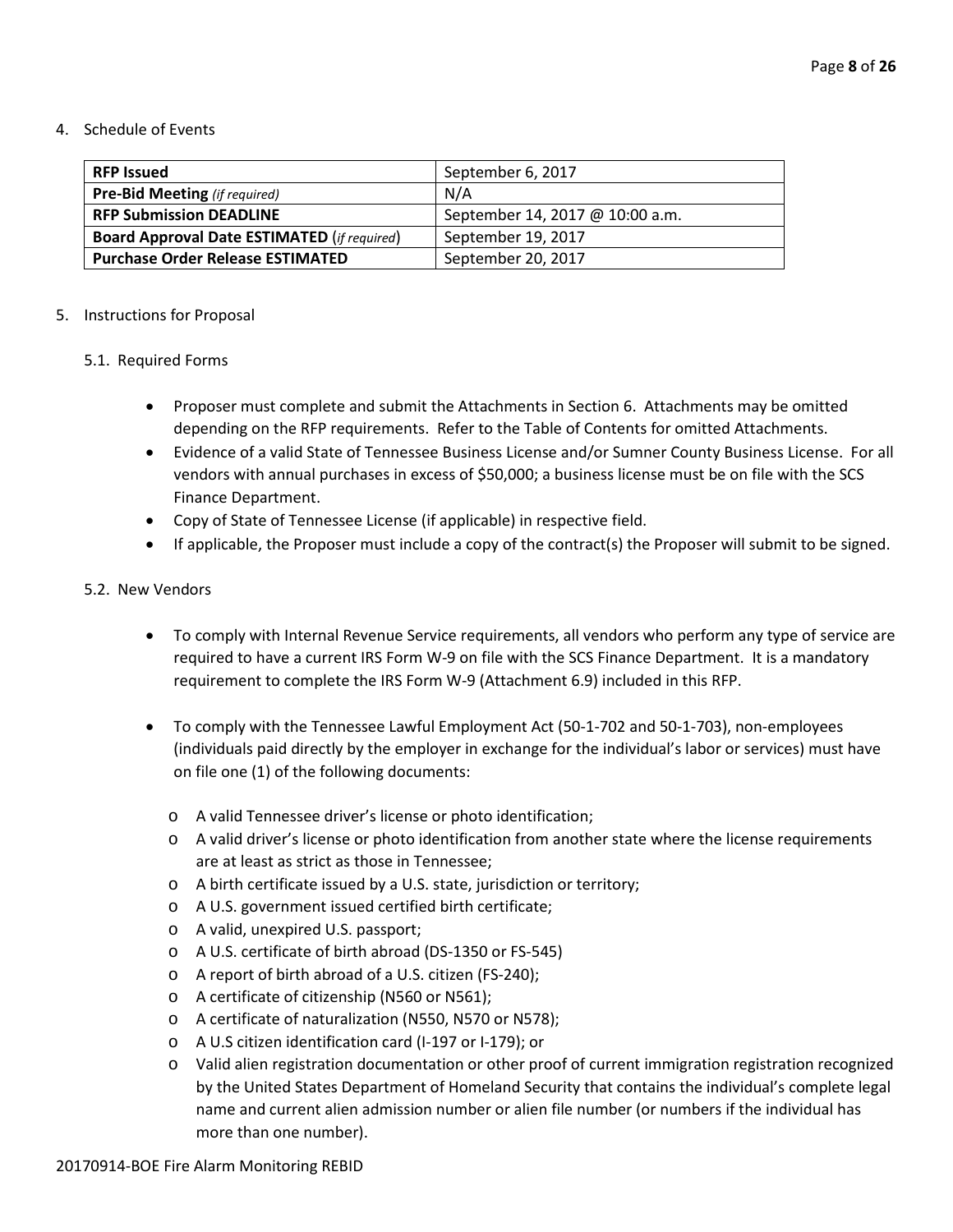5.3. Acknowledgement of Insurance Requirements

By submitting a proposal, Proposer acknowledges that it has read and understands the insurance requirements for the proposal. The Proposer who may have employees, contractors or agents working on SCS properties shall carry current certificates for general and professional liability insurance and for workers' compensation of a minimum of \$250,000. The owner or Principal of each Proposer must also be insured by workers' compensation if they perform any of the services on SCS properties. There will be no exceptions to the insurance requirement. Proposer also understands that the evidence of required insurance must be submitted within fifteen (15) working days following notification of its offer being accepted; otherwise, SCS may rescind its acceptance of the Proposers proposal.

5.4. Clarification and Interpretation of RFP

The words "must" and "shall" in the RFP indicate mandatory requirements. Taking exception to any mandatory requirement shall be considered grounds for rejection. There are other requirements that SCS considers important but not mandatory. It is important to respond in a concise manner to each section and submit an itemized list of all exceptions.

5.5. Proposal Package

The package containing the proposal must be sealed and clearly marked on the outside of the package:

# **"20170914-BOE Fire Alarm Monitoring REBID" DO NOT OPEN**

All sealed proposals packages must include all of the following. Any sealed proposals are subject to rejection as non-conforming if any applicable item is not included.

- One (1) Complete Original
- Two (2) additional copies of the Original
- One (1) electronic format (CD/USB Drive)
- Original Signature on Original Proposal. NO copied or digital signatures.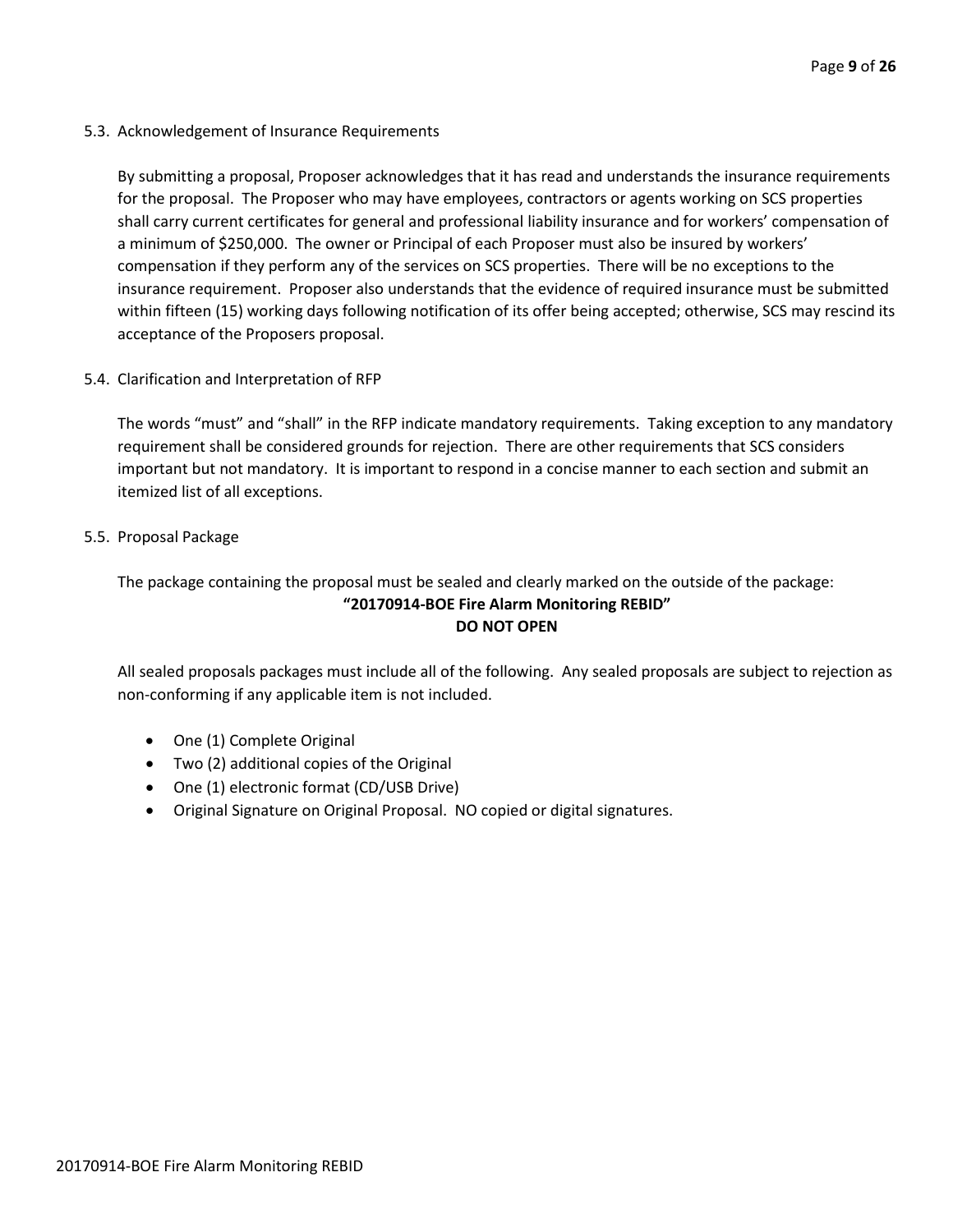The outside of the proposal package must be labeled as follows (if applicable):

- 1. Name of Company and Principal Owner, Business License Number, Expiration Date and License Classification.
- 2. In addition to Item 1, the same is applicable to masonry contractors if the work performed is > \$100,000.
- 3. In addition to Item 1, the same is applicable to HVAC, electrical, plumbing or A/C contractors if the work performed is > \$25,000.
- 4. In addition to Item 1, the same is applicable plus the Department of Environment & Conservation License Number and Classification, applicable to geothermal contractors if the work performed is > \$25,000.
- 5. If the prime contractor performs the masonry portion of the project or any of the above listed contractor skill sets and the work performed is > \$100,000; it must be so designated.
- 6. Only one (1) contractor in each classification listed shall be written on the bid envelope.

#### 5.6. Delivery of Proposals

Sealed proposals will be accepted until **September 14, 2017 @ 10:00 a.m. Local Time.** Proposals received after that time will be deemed invalid and returned unopened to the vendor. Vendors mailing proposal packages must allow sufficient time to ensure receipt of their package by the time specified. There will be no exceptions. Proposals will be opened and read aloud. The reading of the bids will begin at **10:00 a.m. Local Time**.

Due to the nature of deliveries to the SCS Support Services Facility by carriers such as UPS, FedEx and such like; the proposal package will be accepted if the date and time on the delivery confirmation are indicated to be on or before the Proposal Deadline.

| Delivery Address: | Sumner County Board of Education |
|-------------------|----------------------------------|
|                   | Attn: Purchasing Supervisor      |
|                   | 1500 Airport Road                |
|                   | Gallatin, TN 37066               |

#### 5.7. Evaluation of Proposals

The SCS Purchasing Supervisor will first examine the proposals to reject those that are clearly non-responsive to the stated requirements. Proposers who are determine to be non-responsive and/or non-responsible will be notified of this determination.

The evaluation process will include the following factors:

- Proposed Approach and Timeline
- Company Experience and Qualifications
	- o The nature and scope of the Proposers business.
	- o The number of years the Proposer has been licensed to do business.
	- o The number of years the Proposer has been providing the requested services.
	- o How many similarly sized or larger K-12 clients have you contract with?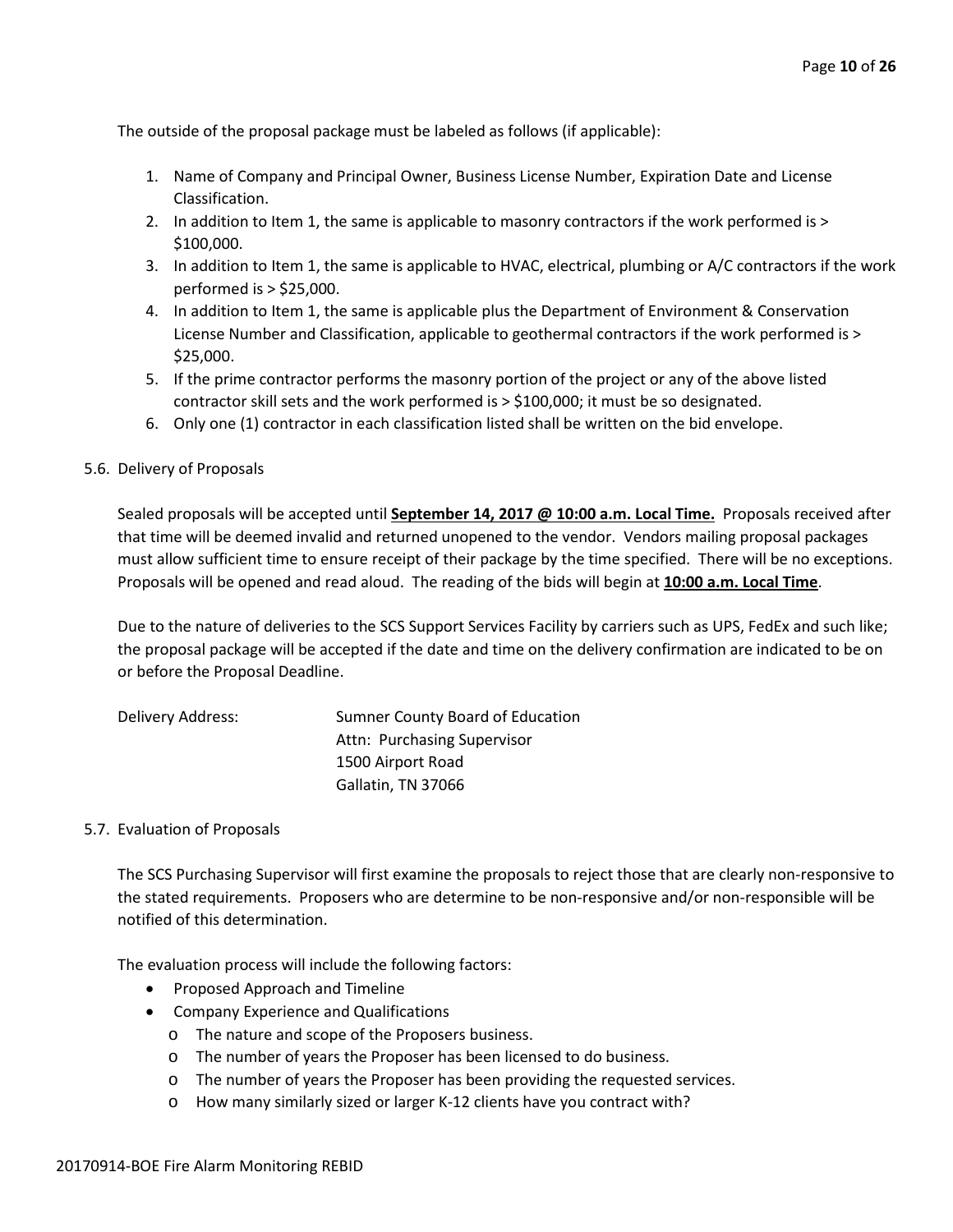- Compensation/Price Data
	- o Address all costs associated with performance of the contracted services.
- Past Performance and References
	- o Provided a minimum of two (2) client references for similar projects in size and scope successfully completed by Proposer within the last three (3) years. Attachment 6.3.
	- o SCS may also consider other sources of pertinent past performance information, including the districts own experience with the Proposer.
- 5.8. Request for Clarification of Proposals

Requests for clarification of proposals shall be distributed by the Purchasing Supervisor in writing (or email).

#### 5.9. Protests

In the event that any interested party finds any part of the listed specifications, terms or conditions to be discrepant, incomplete or otherwise questionable in any respect; it shall be the responsibility of the concerned party to notify the SCS Purchasing Office of such matters immediately upon receipt of the RFP. All notifications must be sent to the Purchasing Supervisor via email at [purchasing@sumnerschools.org.](mailto:purchasing@sumnerschools.org)

Any actual or prospective Proposer who is aggrieved in connection with the RFP or award of a contract may protest to the Purchasing Supervisor and/or the Sumner County Board of Education at its regularly scheduled meeting.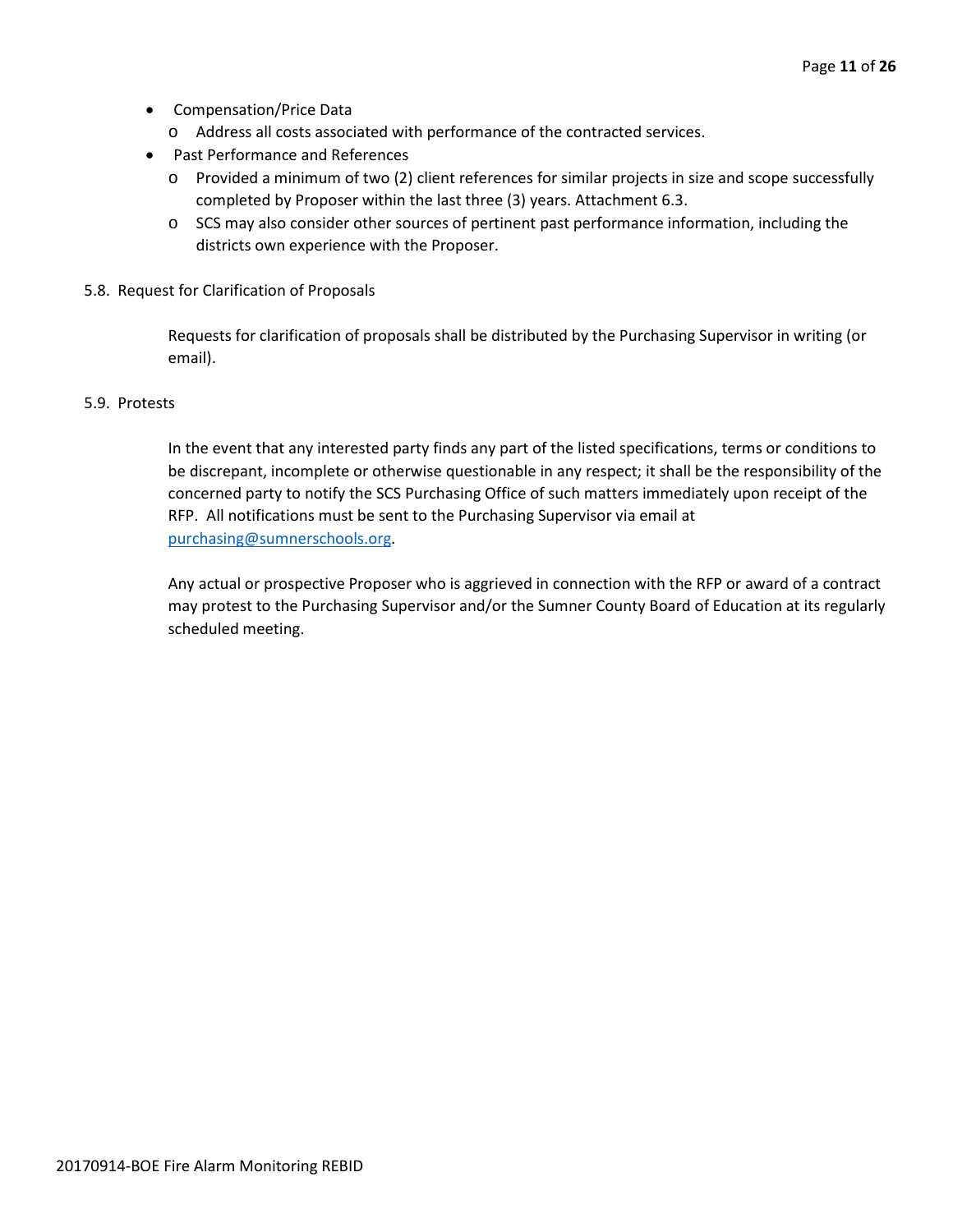#### **ATTACHMENT 6.1 - Contact Information**

| <b>Company Legal Name:</b>                 |          |
|--------------------------------------------|----------|
| <b>Company Official Address:</b>           |          |
|                                            |          |
| Company Web Site (URL):                    |          |
|                                            |          |
| Contact Person for project administration: |          |
|                                            |          |
|                                            |          |
|                                            |          |
|                                            | (office) |
|                                            | (mobile) |
|                                            |          |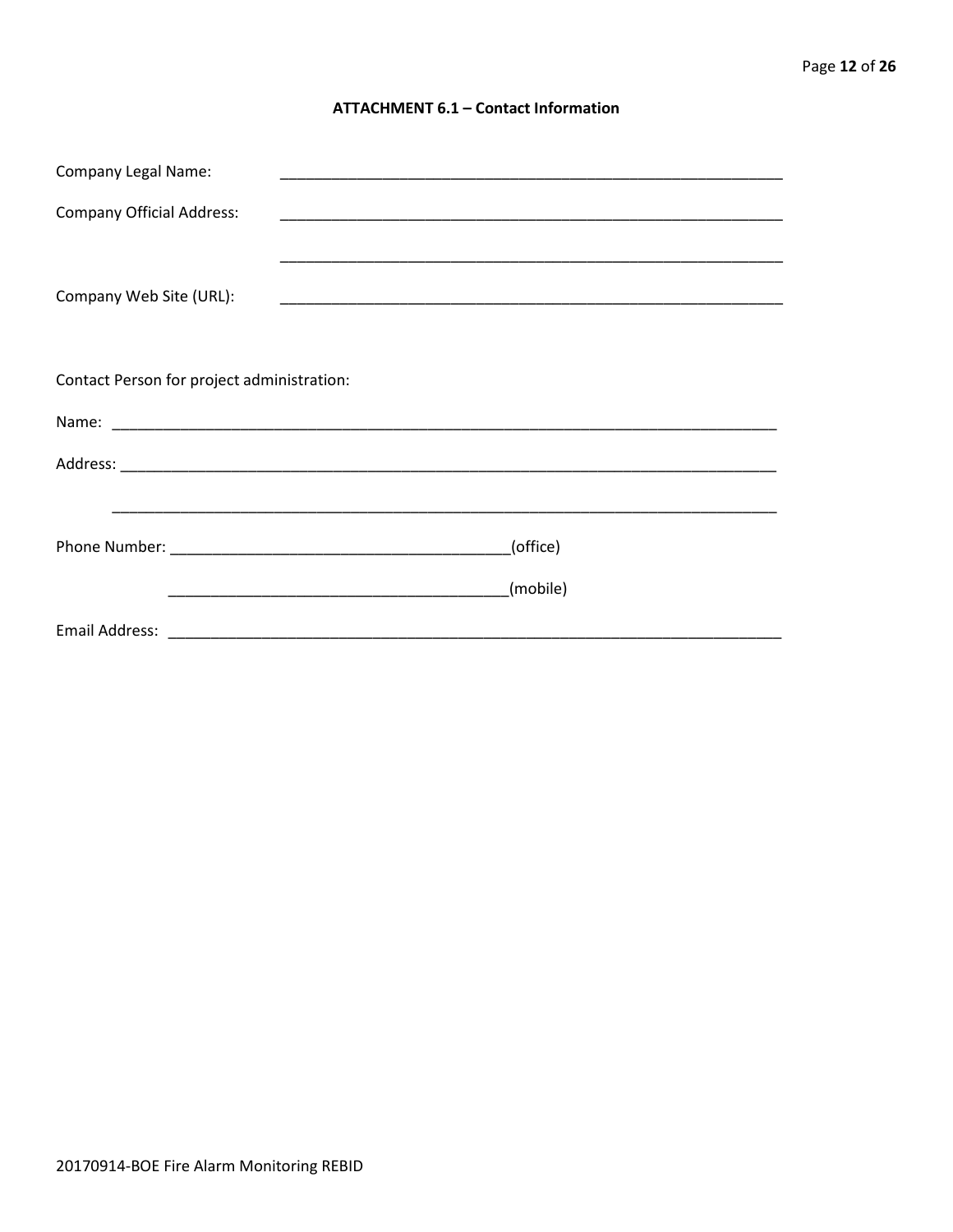

Attn: Purchasing Supervisor 1500 Airport Road Gallatin, TN 37066

## **ATTACHMENT 6.2 – Bid Form/Certification 20170914-BOE Fire Alarm Monitoring REBID**

| Date |                                       |
|------|---------------------------------------|
|      | , a duly authorized representative of |
|      | hereby submit our bid for 20170914-   |

**BOE Fire Alarm Monitoring REBID** in accordance with the specifications and instructions set forth in these bid

documents.

| <b>DESCRIPTION</b>                        | <b>QUANTITY</b><br>(current) | <b>COST PER LOCATION</b> | <b>EXTENDED COST</b> |
|-------------------------------------------|------------------------------|--------------------------|----------------------|
| System Monitoring (Copper Phone/Fax Line) | 50                           |                          |                      |
| <b>System Monitoring (Cell Dialer)</b>    | 3                            |                          |                      |
| Reprogramming                             | 53                           |                          |                      |

| (street) | (city, state, zip) |
|----------|--------------------|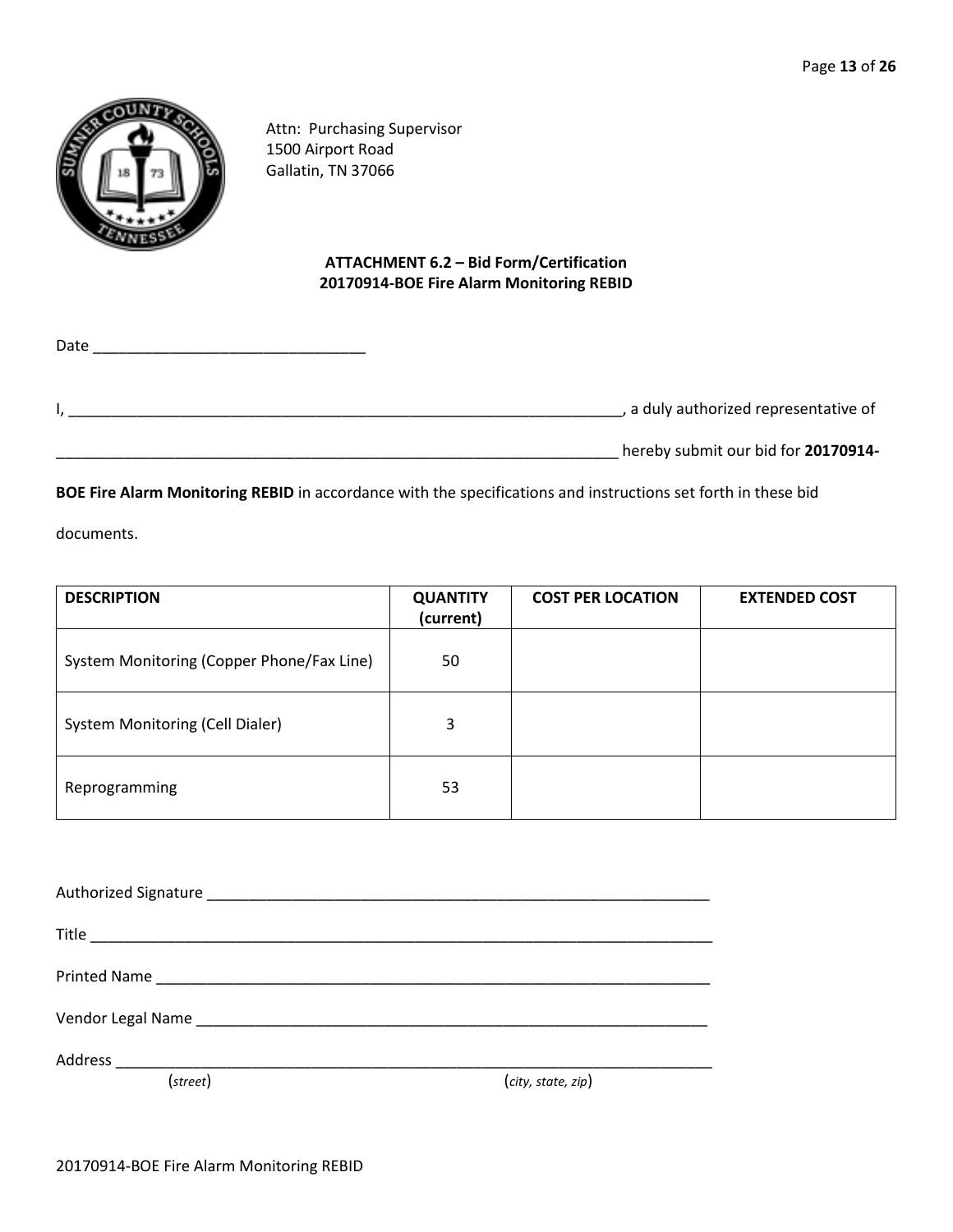| <b>ATTACHMENT 6.3 - References</b> |  |  |
|------------------------------------|--|--|
|------------------------------------|--|--|

\*Proposers may copy this page and submit additional references.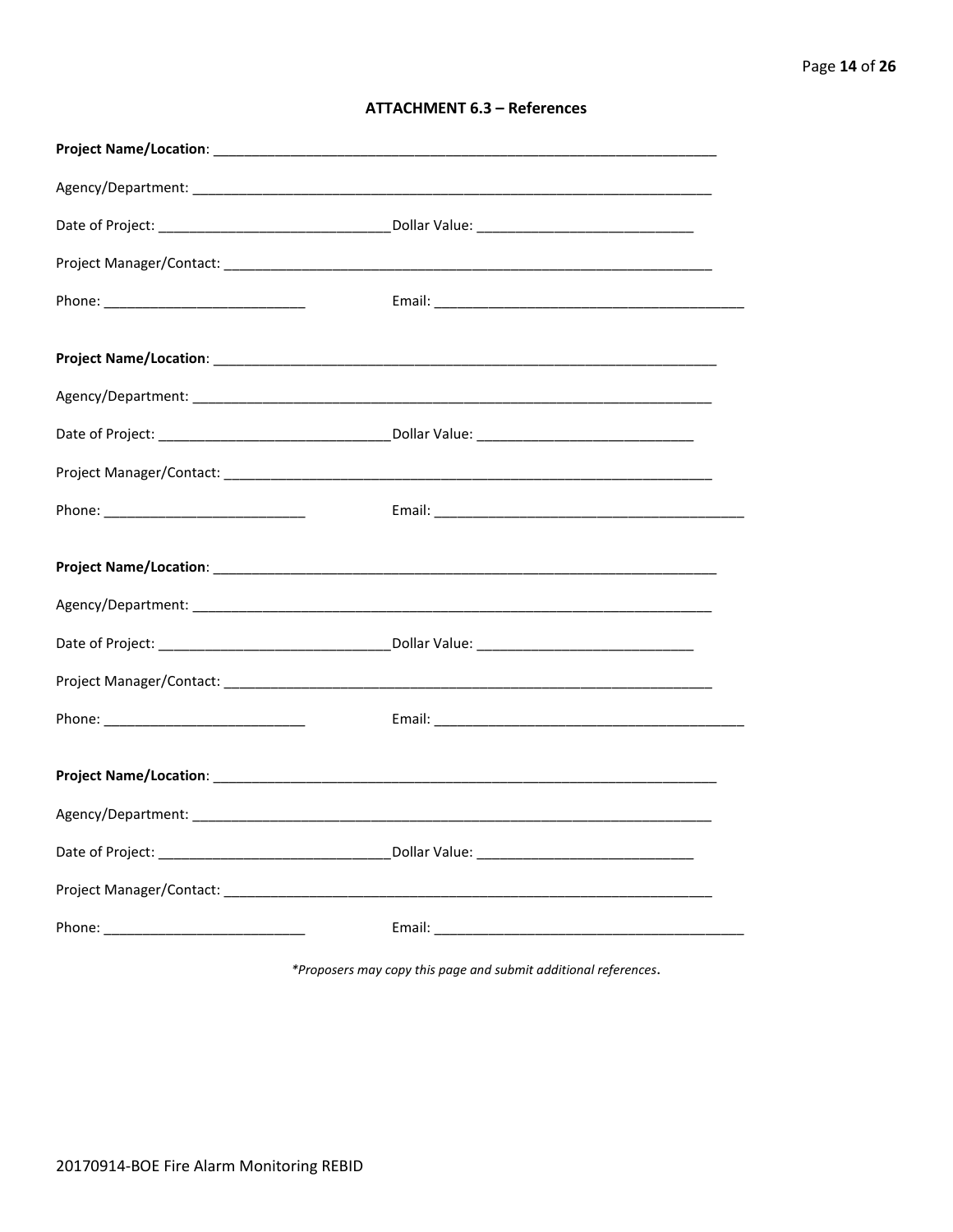#### **ATTACHMENT 6.4 – Certification Regarding Debarment or Suspension**

The prospective participant certifies, to the best of its knowledge and belief, that it and its principals:

- Are not presently debarred, suspended, proposed for debarment, declared ineligible or voluntarily excluded from participation in transactions under federal non-procurement programs by any federal department or agency;
- Have not, within the three year period preceding the proposal, had one or more public transactions (federal, state or local) terminated for cause or default; and
- Are not presently indicated or otherwise criminally or civilly charged by a government entity (federal, state or local) and have not, within the three year period preceding the bid, been convicted or had a civil judgement rendered against it:
	- o For the commission of fraud or a criminal offense in connection with obtaining, attempting to obtain or performing a public transaction (federal, state or local) or a procurement contract under such a public transaction;
	- o For the violation of federal or state antitrust statutes, including those proscribing price fixing between competitors, the allocation of customers between competitors, or bid rigging; or
	- o For the commission of embezzlement, theft, forgery, bribery, falsification or destruction of records, making false statements, or receiving stolen property.

\_\_\_\_\_\_\_\_\_\_\_\_\_\_\_\_\_\_\_\_\_\_\_\_\_\_\_\_\_\_\_\_\_\_\_\_\_\_\_\_\_\_\_\_\_\_\_\_\_\_\_\_

I understand that a false statement on this certification may be grounds for the rejection of this proposal or the termination of the award. In addition, under 18 U.S.C. 1001, a false statement may result in a fine of up to \$10,000 or imprisonment for up to five years, or both.

Name of Participating Agency: \_\_\_\_\_\_\_\_\_\_\_\_\_\_\_\_\_\_\_\_\_\_\_\_\_\_\_\_\_\_\_\_\_\_\_\_\_\_\_\_\_\_\_\_\_\_\_\_\_\_\_\_\_\_\_\_\_\_\_\_

Name and Title of Authorized Representative: \_\_\_\_\_\_\_\_\_\_\_\_\_\_\_\_\_\_\_\_\_\_\_\_\_\_\_\_\_\_\_\_\_\_\_\_\_\_\_\_\_\_\_\_\_\_\_

Signature of Authorized Representative: \_\_\_\_\_\_\_\_\_\_\_\_\_\_\_\_\_\_\_\_\_\_\_\_\_\_\_\_\_\_\_\_\_\_\_\_\_\_\_\_\_\_\_\_\_\_\_\_\_\_\_\_

Date: \_\_\_\_\_\_\_\_\_\_\_\_\_\_\_\_\_\_\_\_\_\_\_\_\_\_\_\_

\_\_\_\_ I am unable to certify to the above statement. Attached is my explanation.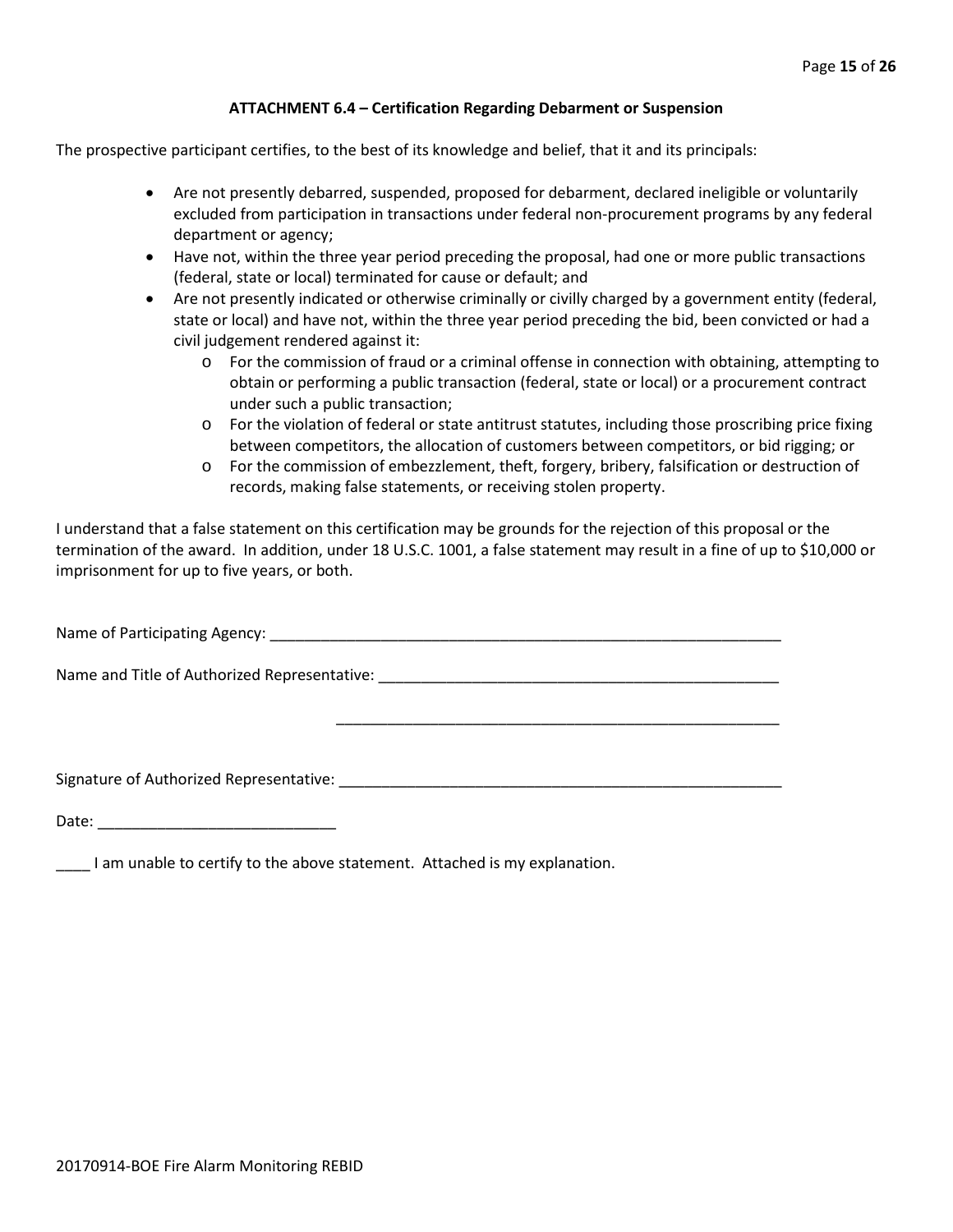#### **ATTACHMENT 6.5 – Condition of Submitting Proposal**

The undersigned Proposer has carefully examined all instructions, requirements, specifications, terms and conditions of the RFP and certifies:

- It is a reputable company regularly engaged in providing goods and/or services necessary to meet the requirements, specifications, terms and conditions of the RFP.
- All statements, information and representations prepared and submitted in response to the RFP are current, complete, true and accurate. Proposer acknowledges that the Sumner County Board of Education (SCS) will rely on such statements, information and representations in selecting the successful proposer(s).
- That the prices quoted shall be SCSs pricing for the products and/or service.
- It shall be bound by all statements, representations, warranties and guarantees made in its proposal.
- Proposer acknowledges that the contract may be canceled if any conflict of interest or appearance of a conflict of interest is discovered by SCS, in its sole discretion.
- All purchase orders must be duly authorized and executed by SCS and subject to the terms and conditions of the RFP.

By checking this box, Proposer agrees that SCS reserves the right to extend the terms, conditions, and prices of this contract to other Institutions (such as State, Local and/or Public Agencies) who express an interest in participating in any contract that results from this RFP. Each of the piggyback Institutions will issue their own purchasing documents for the goods/services. Proposer agrees that SCS shall bear not responsibility or liability for any agreements between Proposer and the other Institution(s) who desire to exercise this option.

| ADDRESS: |          |
|----------|----------|
|          |          |
| PHONE:   | (office) |
|          | (mobile) |
| EMAIL:   |          |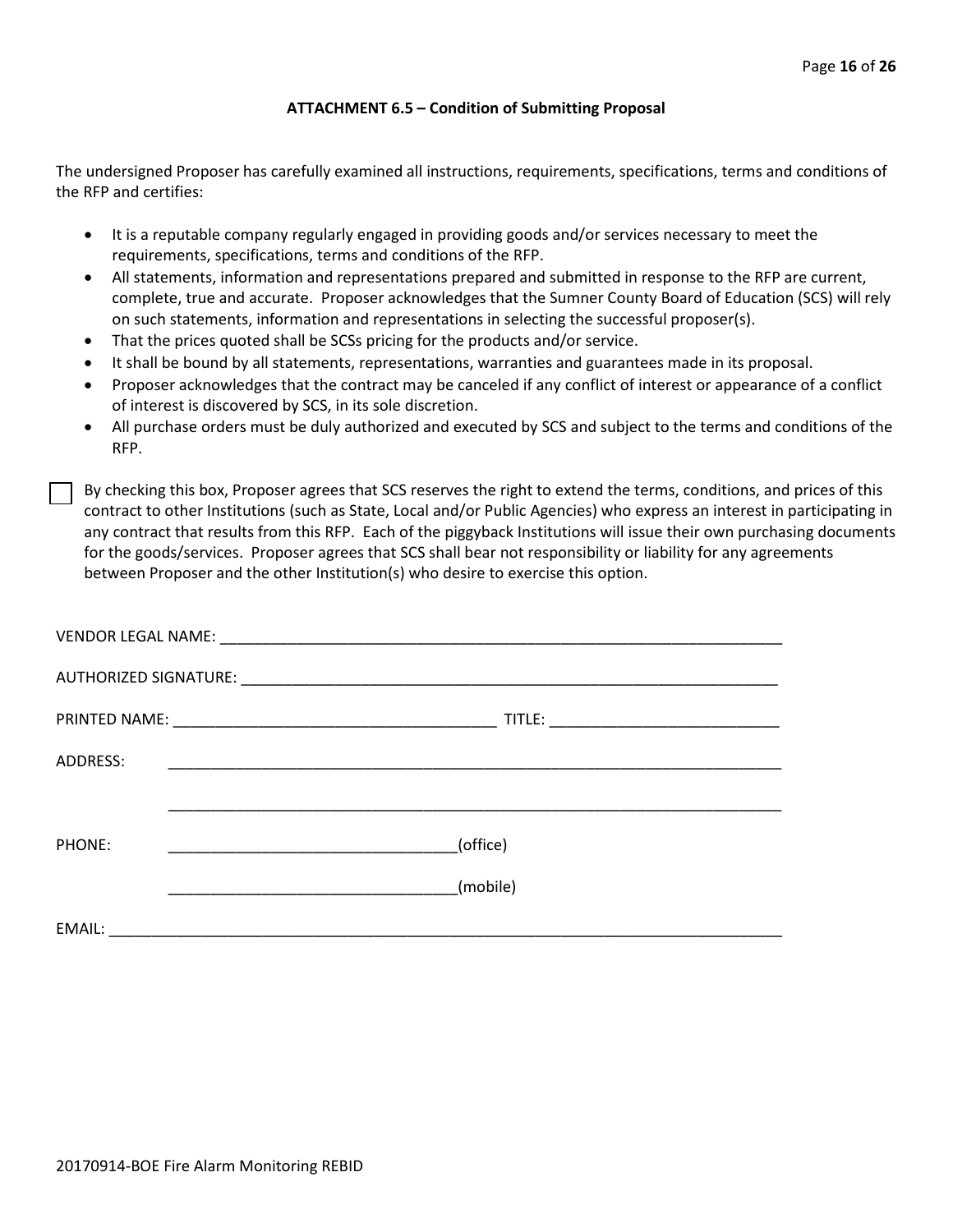#### **ATTACHMENT 6.6 – Statement of Non-Collusion**

The undersigned affirms that they are duly authorized to execute this contract, that this company, corporation, firm, partnership or individual has not prepared this proposal in collusion with any other respondent, and that the contents of this proposal as to prices, terms or conditions of said proposal have not been communicated by the undersigned nor by any employee or agent to any other person engaged in this type of business prior to the official opening of this proposal.

| Address: |          |
|----------|----------|
|          | (office) |
|          | (mobile) |
|          |          |
|          |          |
|          |          |
|          |          |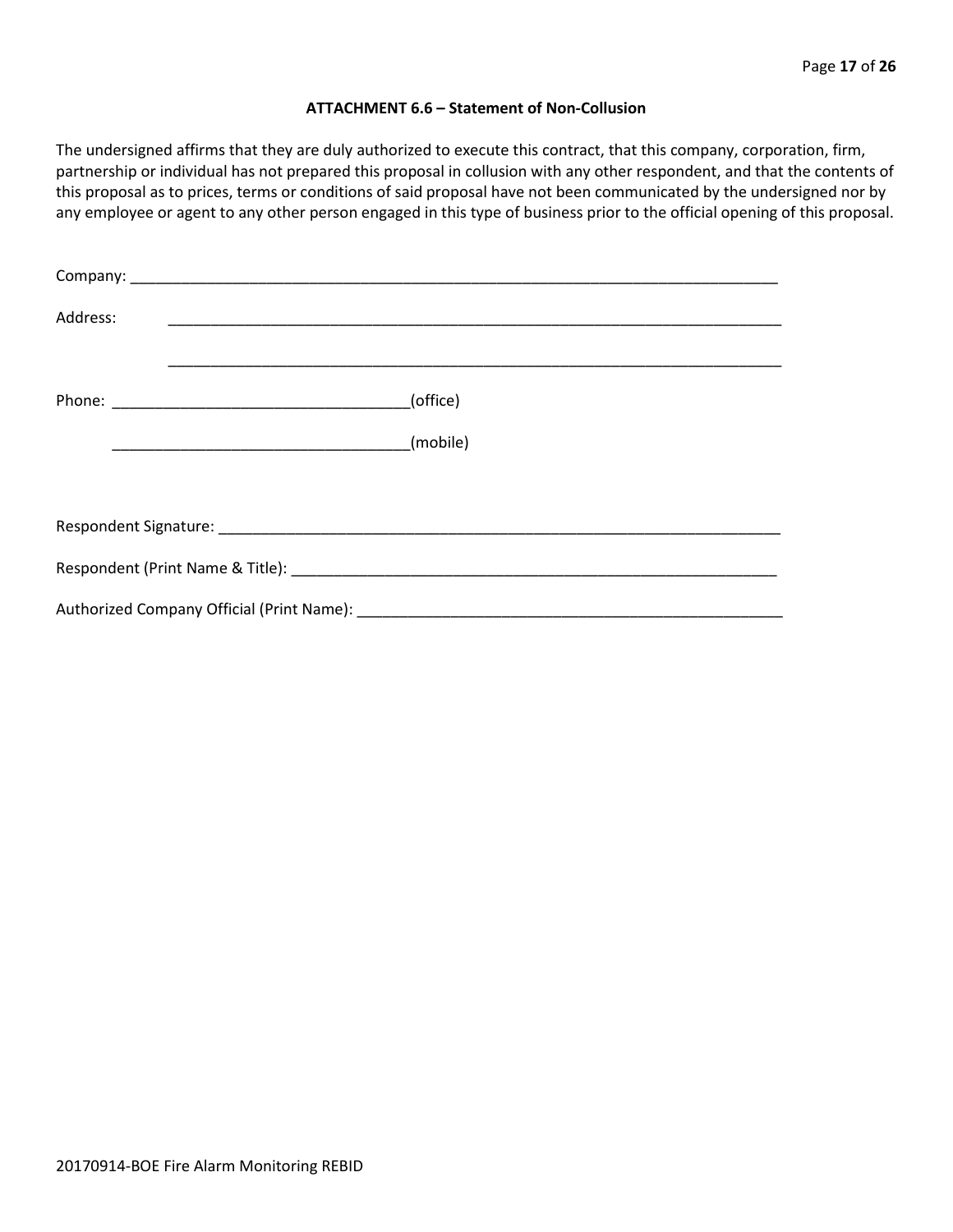#### **ATTACHMENT 6.7 – Attestation Re Personnel**

#### **ATTESTATION RE PERSONNEL USED IN CONTRACT PERFORMANCE**

| <b>CONTRACTOR LEGAL ENTITY NAME:</b>                                   |  |
|------------------------------------------------------------------------|--|
| FEDERAL EMPLOYER IDENTIFICATION NUMBER:<br>(or Social Security Number) |  |

**The Contractor, identified above, does hereby attest, certify, warrant, and assure that the Contractor shall not knowingly utilize the services of an illegal immigrant in the performance of this Contract and shall not knowingly utilize the services of any subcontractor who will utilize the services of an illegal immigrant in the performance of this Contract.**

**SIGNATURE & DATE:**

NOTICE: This attestation MUST be signed by an individual empowered to contractually bind the Contractor.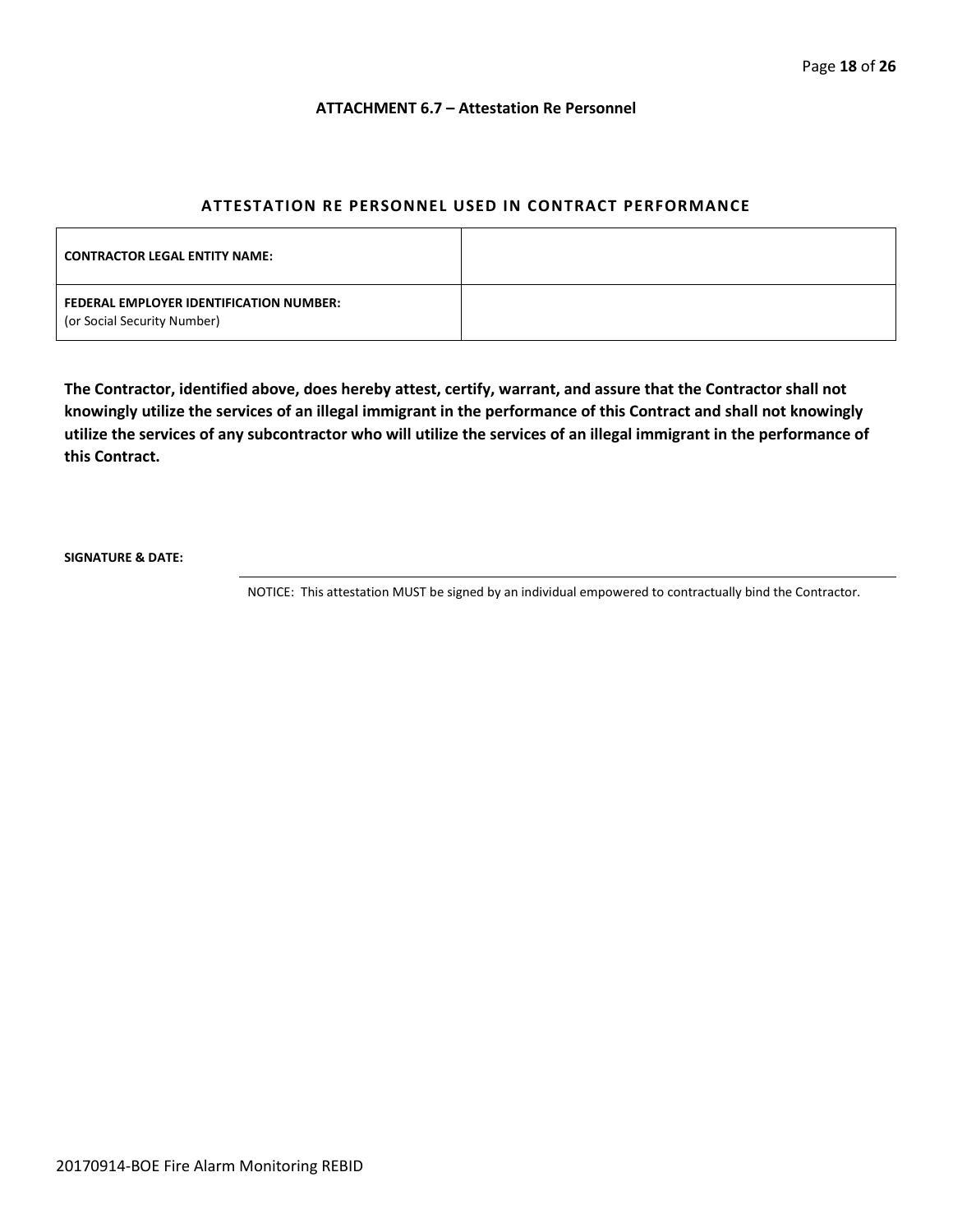#### **ATTACHMENT 6.8 – Drug Free Workplace Affidavit**

#### **DRUG-FREE WORKPLACE**

The Sumner County Board of Education is committed to maintaining a safe and productive work environment for its employees and to providing high quality service to its citizens. The goal of this policy is for Sumner County Board of Education employees and contractors to remain, or become and remain, drug-free. Abuse and dependency on alcohol and/or drugs can seriously affect the health of employees, contractors and citizens, jeopardize personal safety, impact the safety of others and impair job performance.

Drug-Free Workplace Act of 1988 – Sumner County Board of Education is governed by the Drug-Free Workplace Act of 1988 (Pub. L. 100-690, Title V, Subtitle D).

Omnibus Transportation Employee Testing Act of 1991 – Sumner County Board of Education is governed by the Omnibus Transportation Employee Testing Act of 1991 (Pub. L. 102-143, Title V).

Right to an Alcohol and Drug-Free Workplace - Employees have the right to work in an alcohol and drug-free environment and to work with persons free from the effects of alcohol and/or drugs.

Required Alcohol and Drug Tests - Alcohol and drug testing for safety sensitive employees shall be in accordance with the provisions contained in the Sumner County Board of Education Alcohol and Drug Policy adopted by departments which have safety sensitive positions.

Contracts – Any contractors providing goods or services to Sumner County Board of Education must comply with all State and Federal drug free workplace laws, rules and regulations and so certify this compliance by completion of the DRUG-FREE WORKPLACE AFFIDAVIT (attached page 2).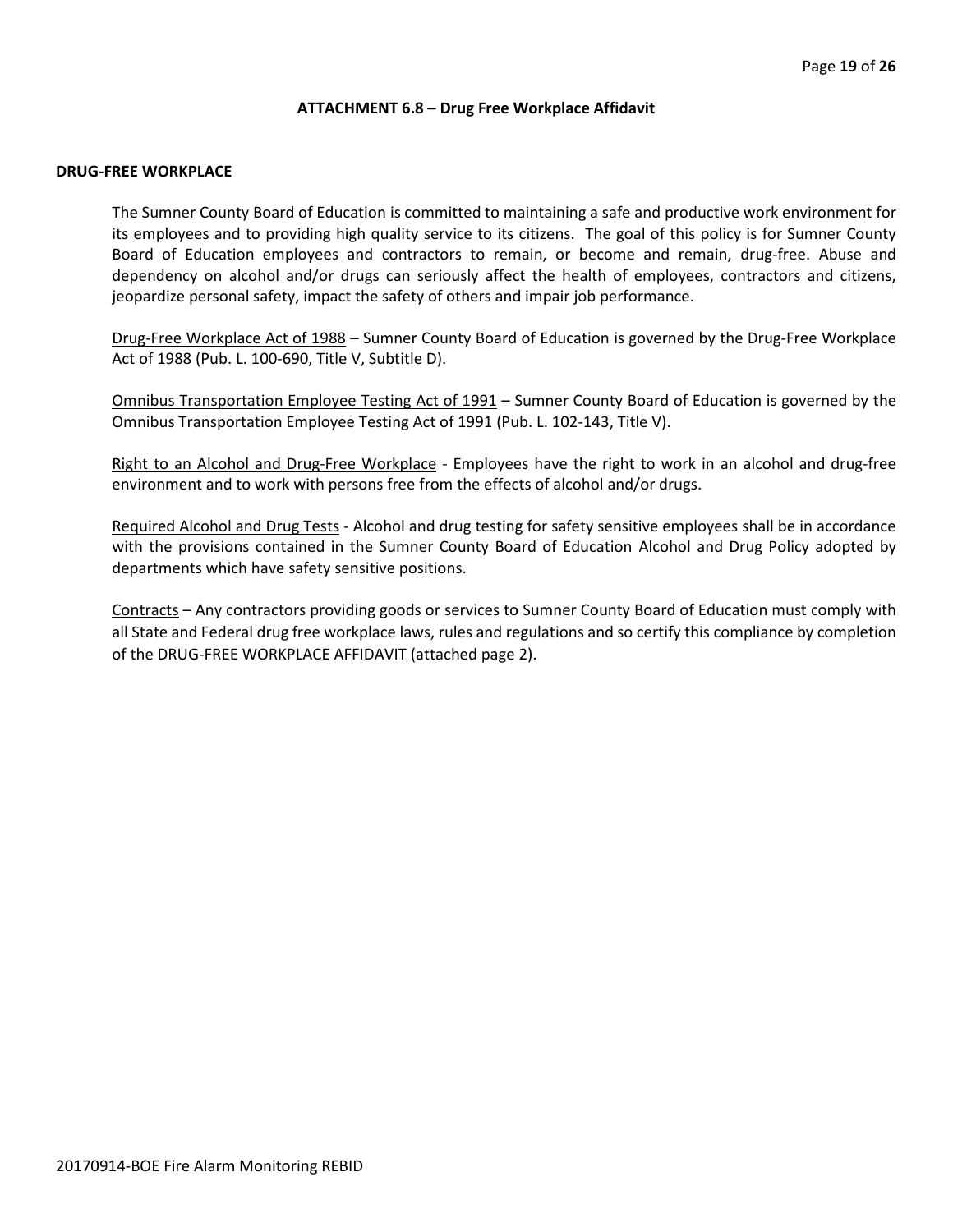#### **DRUG-FREE WORKPLACE AFFIDAVIT** (page 2)

STATE OF

COUNTY OF \_\_\_\_\_\_\_\_\_\_\_\_\_\_\_\_\_\_

The undersigned, principal officer of \_\_\_\_\_\_\_\_\_\_\_\_\_\_\_\_\_\_\_\_\_\_\_\_\_\_\_\_\_\_\_\_\_\_, an employer of five (5) or more employees contracting with Sumner County Board of Education to provide goods or services, hereby states under oath as follows:

- 1. The undersigned is a principal officer of the state of the state of the state of the state of the state of to as the "Company") and is duly authorized to execute this Affidavit on behalf of the Company.
- 2. The Company submits this Affidavit because it shall be receiving pay pursuant to a contract with the state or any local government to provide goods or services.
- 3. The Company is in compliance with all State and Federal Laws, Rules and Regulations requiring a drug-free workplace program.

Further affiant saith not.

Principal Officer:\_\_\_\_\_\_\_\_\_\_\_\_\_\_\_\_\_\_\_\_\_\_\_\_\_\_\_\_\_\_\_\_\_\_\_\_\_\_\_\_\_

STATE OF \_\_\_\_\_\_\_\_\_\_\_\_\_\_\_\_\_\_\_

COUNTY OF

Before me personally appeared \_\_\_\_\_\_\_\_\_\_\_\_\_\_\_\_\_\_\_\_\_\_\_\_\_\_\_\_\_\_, with whom I am personally acquainted (or proved to me on the basis of satisfactory evidence) and who acknowledged that such person executed the foregoing affidavit for the purposes therein contained.

Witness my hand and seal at office this \_\_\_\_\_\_\_\_\_\_\_\_\_ day of \_\_\_\_\_\_\_\_\_\_\_\_\_\_\_\_\_\_\_\_, 20\_\_\_\_.

Notary Public

My commission expires: \_\_\_\_\_\_\_\_\_\_\_\_\_\_\_\_\_\_\_\_\_\_\_

\_\_\_\_\_\_\_\_\_\_\_\_\_\_\_\_\_\_\_\_\_\_\_\_\_\_\_\_\_\_\_\_\_\_\_\_\_\_\_\_\_\_\_\_\_\_\_\_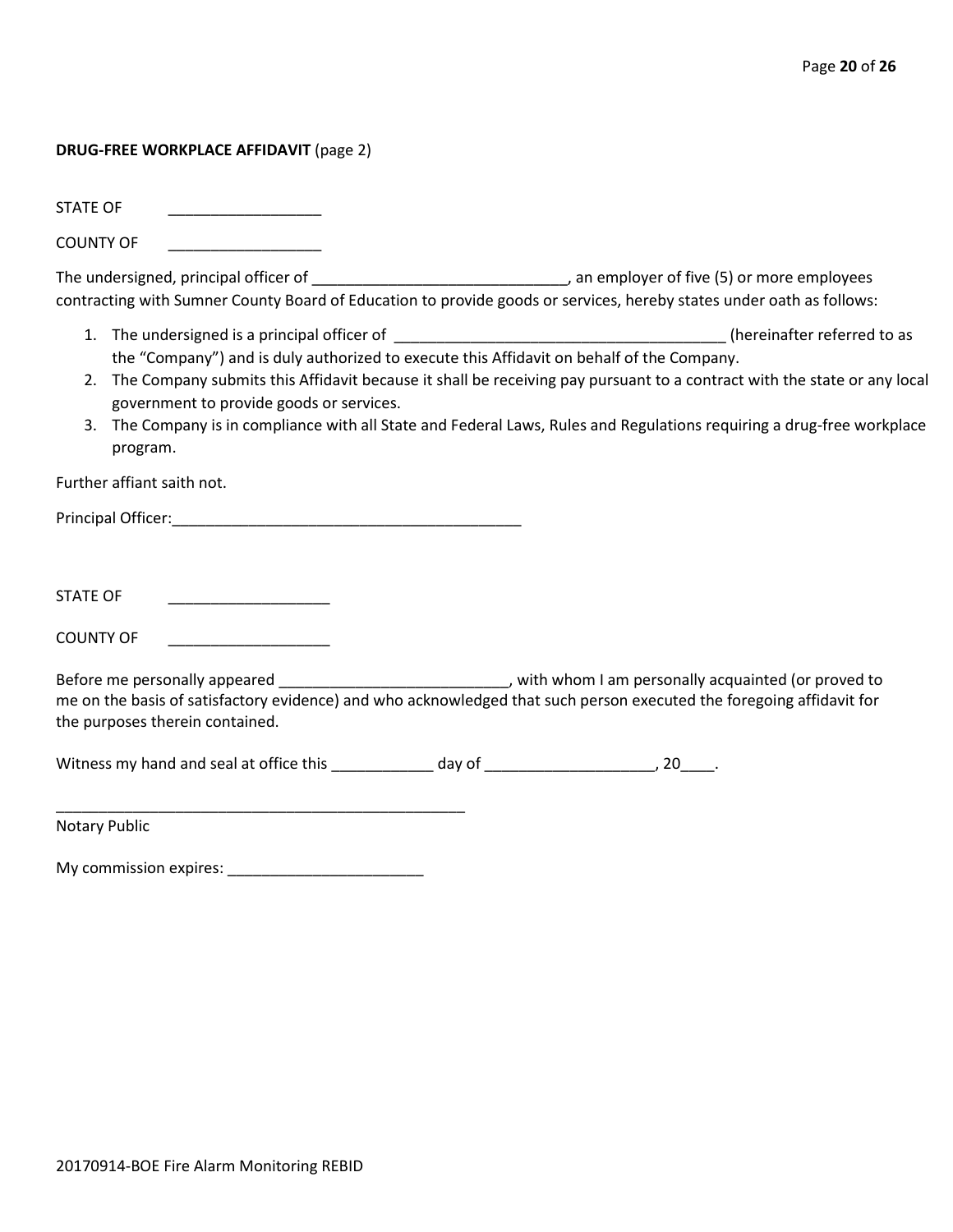#### **ATTACHMENT 6.9 – W9**

| $\sim$                                                                                                                                                                                                                                                                                                                                                                                                                                                                                                                                                                                                                                                                                                                                                                                                                                                                                                                                                                                                                  | <b>Request for Taxpayer</b><br><b>Identification Number and Certification</b><br>(Rev. December 2014)<br>Department of the Treasury<br>Internal Revenue Service<br>1 Name (as shown on your income tax return). Name is required on this line; do not leave this line blank.<br>2 Business name/disregarded entity name, if different from above                                                                                                                                                                                                                                                                                                                                                                                             |                                                                                                                                                                                                                                                                                                                                                                                                                                                                                                                                                                                                                                                                                                                                                                                                                                                                                                                                                                                                                                                                                                                                                                                                                                                                                                                                     |                                                                                                                                                                                                                                                                                                                                                                                                                                                                                                                                                                                                                                                                                                                                                                                                                                      |        |  |  |  | Give Form to the<br>requester. Do not<br>send to the IRS.                                                                                                                                                                    |  |  |  |  |  |
|-------------------------------------------------------------------------------------------------------------------------------------------------------------------------------------------------------------------------------------------------------------------------------------------------------------------------------------------------------------------------------------------------------------------------------------------------------------------------------------------------------------------------------------------------------------------------------------------------------------------------------------------------------------------------------------------------------------------------------------------------------------------------------------------------------------------------------------------------------------------------------------------------------------------------------------------------------------------------------------------------------------------------|----------------------------------------------------------------------------------------------------------------------------------------------------------------------------------------------------------------------------------------------------------------------------------------------------------------------------------------------------------------------------------------------------------------------------------------------------------------------------------------------------------------------------------------------------------------------------------------------------------------------------------------------------------------------------------------------------------------------------------------------|-------------------------------------------------------------------------------------------------------------------------------------------------------------------------------------------------------------------------------------------------------------------------------------------------------------------------------------------------------------------------------------------------------------------------------------------------------------------------------------------------------------------------------------------------------------------------------------------------------------------------------------------------------------------------------------------------------------------------------------------------------------------------------------------------------------------------------------------------------------------------------------------------------------------------------------------------------------------------------------------------------------------------------------------------------------------------------------------------------------------------------------------------------------------------------------------------------------------------------------------------------------------------------------------------------------------------------------|--------------------------------------------------------------------------------------------------------------------------------------------------------------------------------------------------------------------------------------------------------------------------------------------------------------------------------------------------------------------------------------------------------------------------------------------------------------------------------------------------------------------------------------------------------------------------------------------------------------------------------------------------------------------------------------------------------------------------------------------------------------------------------------------------------------------------------------|--------|--|--|--|------------------------------------------------------------------------------------------------------------------------------------------------------------------------------------------------------------------------------|--|--|--|--|--|
| page<br>Specific Instructions on<br>Print or type<br>æ<br>αñ                                                                                                                                                                                                                                                                                                                                                                                                                                                                                                                                                                                                                                                                                                                                                                                                                                                                                                                                                            | 3 Check appropriate box for federal tax classification; check only one of the following seven boxes:<br>C Corporation S Corporation Partnership<br>Trust/estate<br>Individual/sole proprietor or<br>single-member LLC<br>Limited liability company. Enter the tax classification (C=C corporation, S=S corporation, P=partnership) ▶<br>Note. For a single-member LLC that is disregarded, do not check LLC; check the appropriate box in the line above for<br>the tax classification of the single-member owner.<br>code (if any)<br>Other (see instructions) ▶<br>5 Address (number, street, and apt. or suite no.)<br>Requester's name and address (optional)<br>6 City, state, and ZIP code<br>7 List account number(s) here (optional) |                                                                                                                                                                                                                                                                                                                                                                                                                                                                                                                                                                                                                                                                                                                                                                                                                                                                                                                                                                                                                                                                                                                                                                                                                                                                                                                                     |                                                                                                                                                                                                                                                                                                                                                                                                                                                                                                                                                                                                                                                                                                                                                                                                                                      |        |  |  |  | 4 Exemptions (codes apply only to<br>certain entities, not individuals; see<br>instructions on page 3):<br>Exempt payee code (if any)<br>Exemption from FATCA reporting<br>(Applies to accounts maintained outside the U.S.) |  |  |  |  |  |
|                                                                                                                                                                                                                                                                                                                                                                                                                                                                                                                                                                                                                                                                                                                                                                                                                                                                                                                                                                                                                         |                                                                                                                                                                                                                                                                                                                                                                                                                                                                                                                                                                                                                                                                                                                                              |                                                                                                                                                                                                                                                                                                                                                                                                                                                                                                                                                                                                                                                                                                                                                                                                                                                                                                                                                                                                                                                                                                                                                                                                                                                                                                                                     |                                                                                                                                                                                                                                                                                                                                                                                                                                                                                                                                                                                                                                                                                                                                                                                                                                      |        |  |  |  |                                                                                                                                                                                                                              |  |  |  |  |  |
| Part I<br><b>Taxpayer Identification Number (TIN)</b><br><b>Social security number</b><br>Enter your TIN in the appropriate box. The TIN provided must match the name given on line 1 to avoid<br>backup withholding. For individuals, this is generally your social security number (SSN). However, for a<br>resident alien, sole proprietor, or disregarded entity, see the Part I instructions on page 3. For other<br>entities, it is your employer identification number (EIN). If you do not have a number, see How to get a<br>TIN on page 3.<br>or<br><b>Employer identification number</b><br>Note. If the account is in more than one name, see the instructions for line 1 and the chart on page 4 for<br>guidelines on whose number to enter.<br>-                                                                                                                                                                                                                                                          |                                                                                                                                                                                                                                                                                                                                                                                                                                                                                                                                                                                                                                                                                                                                              |                                                                                                                                                                                                                                                                                                                                                                                                                                                                                                                                                                                                                                                                                                                                                                                                                                                                                                                                                                                                                                                                                                                                                                                                                                                                                                                                     |                                                                                                                                                                                                                                                                                                                                                                                                                                                                                                                                                                                                                                                                                                                                                                                                                                      |        |  |  |  |                                                                                                                                                                                                                              |  |  |  |  |  |
| Part II                                                                                                                                                                                                                                                                                                                                                                                                                                                                                                                                                                                                                                                                                                                                                                                                                                                                                                                                                                                                                 | <b>Certification</b>                                                                                                                                                                                                                                                                                                                                                                                                                                                                                                                                                                                                                                                                                                                         |                                                                                                                                                                                                                                                                                                                                                                                                                                                                                                                                                                                                                                                                                                                                                                                                                                                                                                                                                                                                                                                                                                                                                                                                                                                                                                                                     |                                                                                                                                                                                                                                                                                                                                                                                                                                                                                                                                                                                                                                                                                                                                                                                                                                      |        |  |  |  |                                                                                                                                                                                                                              |  |  |  |  |  |
|                                                                                                                                                                                                                                                                                                                                                                                                                                                                                                                                                                                                                                                                                                                                                                                                                                                                                                                                                                                                                         | Under penalties of perjury, I certify that:                                                                                                                                                                                                                                                                                                                                                                                                                                                                                                                                                                                                                                                                                                  |                                                                                                                                                                                                                                                                                                                                                                                                                                                                                                                                                                                                                                                                                                                                                                                                                                                                                                                                                                                                                                                                                                                                                                                                                                                                                                                                     |                                                                                                                                                                                                                                                                                                                                                                                                                                                                                                                                                                                                                                                                                                                                                                                                                                      |        |  |  |  |                                                                                                                                                                                                                              |  |  |  |  |  |
|                                                                                                                                                                                                                                                                                                                                                                                                                                                                                                                                                                                                                                                                                                                                                                                                                                                                                                                                                                                                                         | instructions on page 3.                                                                                                                                                                                                                                                                                                                                                                                                                                                                                                                                                                                                                                                                                                                      | 1. The number shown on this form is my correct taxpayer identification number (or I am waiting for a number to be issued to me); and<br>2. I am not subject to backup withholding because: (a) I am exempt from backup withholding, or (b) I have not been notified by the Internal Revenue<br>Service (IRS) that I am subject to backup withholding as a result of a failure to report all interest or dividends, or (c) the IRS has notified me that I am<br>no longer subject to backup withholding; and<br>3. I am a U.S. citizen or other U.S. person (defined below); and<br>4. The FATCA code(s) entered on this form (if any) indicating that I am exempt from FATCA reporting is correct.<br>Certification instructions. You must cross out item 2 above if you have been notified by the IRS that you are currently subject to backup withholding<br>because you have failed to report all interest and dividends on your tax return. For real estate transactions, item 2 does not apply. For mortgage<br>interest paid, acquisition or abandonment of secured property, cancellation of debt, contributions to an individual retirement arrangement (IRA), and<br>generally, payments other than interest and dividends, you are not required to sign the certification, but you must provide your correct TIN. See the |                                                                                                                                                                                                                                                                                                                                                                                                                                                                                                                                                                                                                                                                                                                                                                                                                                      |        |  |  |  |                                                                                                                                                                                                                              |  |  |  |  |  |
| Sign<br>Here                                                                                                                                                                                                                                                                                                                                                                                                                                                                                                                                                                                                                                                                                                                                                                                                                                                                                                                                                                                                            | Signature of<br>U.S. person $\blacktriangleright$                                                                                                                                                                                                                                                                                                                                                                                                                                                                                                                                                                                                                                                                                            |                                                                                                                                                                                                                                                                                                                                                                                                                                                                                                                                                                                                                                                                                                                                                                                                                                                                                                                                                                                                                                                                                                                                                                                                                                                                                                                                     |                                                                                                                                                                                                                                                                                                                                                                                                                                                                                                                                                                                                                                                                                                                                                                                                                                      |        |  |  |  |                                                                                                                                                                                                                              |  |  |  |  |  |
|                                                                                                                                                                                                                                                                                                                                                                                                                                                                                                                                                                                                                                                                                                                                                                                                                                                                                                                                                                                                                         |                                                                                                                                                                                                                                                                                                                                                                                                                                                                                                                                                                                                                                                                                                                                              |                                                                                                                                                                                                                                                                                                                                                                                                                                                                                                                                                                                                                                                                                                                                                                                                                                                                                                                                                                                                                                                                                                                                                                                                                                                                                                                                     |                                                                                                                                                                                                                                                                                                                                                                                                                                                                                                                                                                                                                                                                                                                                                                                                                                      | Date P |  |  |  |                                                                                                                                                                                                                              |  |  |  |  |  |
|                                                                                                                                                                                                                                                                                                                                                                                                                                                                                                                                                                                                                                                                                                                                                                                                                                                                                                                                                                                                                         | <b>General Instructions</b><br><b>Purpose of Form</b>                                                                                                                                                                                                                                                                                                                                                                                                                                                                                                                                                                                                                                                                                        | Section references are to the Internal Revenue Code unless otherwise noted.<br>Future developments. Information about developments affecting Form W-9 (such<br>as legislation enacted after we release it) is at www.irs.gov/fw9.                                                                                                                                                                                                                                                                                                                                                                                                                                                                                                                                                                                                                                                                                                                                                                                                                                                                                                                                                                                                                                                                                                   | · Form 1098 (home mortgage interest), 1098-E (student loan interest), 1098-T<br>(tuition)<br>· Form 1099-C (canceled debt)<br>· Form 1099-A (acquisition or abandonment of secured property)<br>Use Form W-9 only if you are a U.S. person (including a resident alien), to<br>provide your correct TIN.<br>If you do not return Form W-9 to the requester with a TIN, you might be subject                                                                                                                                                                                                                                                                                                                                                                                                                                          |        |  |  |  |                                                                                                                                                                                                                              |  |  |  |  |  |
| An individual or entity (Form W-9 requester) who is required to file an information<br>return with the IRS must obtain your correct taxpayer identification number (TIN)<br>which may be your social security number (SSN), individual taxpayer identification<br>number (ITIN), adoption taxpayer identification number (ATIN), or employer<br>identification number (EIN), to report on an information return the amount paid to<br>you, or other amount reportable on an information return. Examples of information<br>returns include, but are not limited to, the following:<br>· Form 1099-INT (interest earned or paid)<br>. Form 1099-DIV (dividends, including those from stocks or mutual funds)<br>. Form 1099-MISC (various types of income, prizes, awards, or gross proceeds)<br>. Form 1099-B (stock or mutual fund sales and certain other transactions by<br>brokers)<br>· Form 1099-S (proceeds from real estate transactions)<br>. Form 1099-K (merchant card and third party network transactions) |                                                                                                                                                                                                                                                                                                                                                                                                                                                                                                                                                                                                                                                                                                                                              |                                                                                                                                                                                                                                                                                                                                                                                                                                                                                                                                                                                                                                                                                                                                                                                                                                                                                                                                                                                                                                                                                                                                                                                                                                                                                                                                     | to backup withholding. See What is backup withholding? on page 2.<br>By signing the filled-out form, you:<br>1. Certify that the TIN you are giving is correct (or you are waiting for a number<br>to be issued).<br>2. Certify that you are not subject to backup withholding, or<br>3. Claim exemption from backup withholding if you are a U.S. exempt payee. If<br>applicable, you are also certifying that as a U.S. person, your allocable share of<br>any partnership income from a U.S. trade or business is not subject to the<br>withholding tax on foreign partners' share of effectively connected income, and<br>4. Certify that FATCA code(s) entered on this form (if any) indicating that you are<br>exempt from the FATCA reporting, is correct. See What is FATCA reporting? on<br>page 2 for further information. |        |  |  |  |                                                                                                                                                                                                                              |  |  |  |  |  |

Cat. No. 10231X

Form **W-9** (Rev. 12-2014)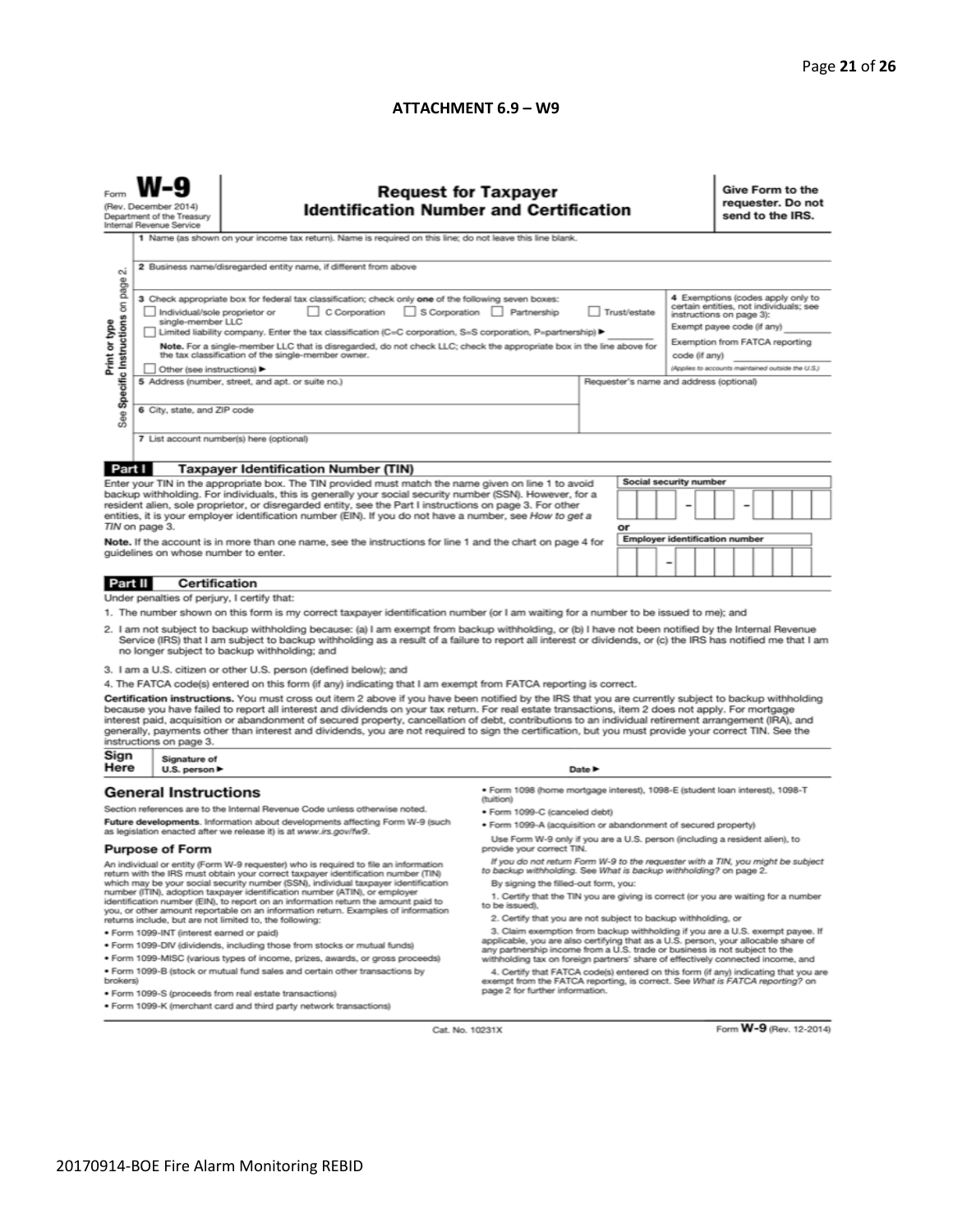#### **ATTACHMENT 6.10 – Standard Terms & Conditions SUMNER COUNTY BOARD OF EDUCATION (SCS)**

#### **1. PREPARATION AND SUBMISSION OF BID.**

- **a.** Failure to examine any drawings**,** specifications, or instructions will be at the bidder's risk.
- **b.** BID SUBMITTAL / SIGNATURE: Bid shall give the full name and business address of the bidder. If the bidder is a corporation, the name shall be stated as it is in the corporate charter. Bids must be signed in ink by the bidder's authorized agent. Unsigned bids will be rejected. Bids are to be sealed and the outside of the envelope is to reference the bid number. The person signing the bid must show his title, and if requested by the institution, must furnish satisfactory proof of his or her authority to bind his or her company in contract. Bidder understands that by submitting a bid with an authorized signature, it shall constitute an offer to the institution. Bids must be typewritten or in ink; otherwise they may not be considered. Purchase orders will be issued to the firm name appearing on the W9. Facsimile responses will not be considered.
- **c.** SCS is not responsible for any costs incurred by any vendor pursuant to the RFP. The vendor shall be responsible for all costs incurred in connection with the preparation and submission of its proposal.
- **d.** All bids that exceed \$25,000 must have the Company Name, License Number, Expiration Date thereof and License Classification of Contractor listed on the outside of the sealed envelope. As required by State of Tennessee Code Annotated 62-6-119.
- **e.** Bids are to be received in the location designated on the bid no later than the specified date and time. Late bids will NOT be opened or considered.
- **f.** No erasures permitted. Errors may be crossed out and corrections printed in ink or typewritten adjacent to error and must be initialed in ink by person signing bid.
- **g.** Specifications: Reference to available specifications shall be sufficient to make the terms of the specifications binding on the bidder. The use of the name of a manufacturer, or any special brand or make in describing an item does not restrict the bidder to that manufacturer or specific article, unless specifically stated. Comparable products of other manufacturers will be considered if proof of compatibility is contained in the bid. Bidders are required to notify SCSs RFQ Coordinator whenever specifications/procedures are not perceived to be fair and open. The articles on which the bids are submitted must be equal or superior to that specified. Informative and Descriptive Literature: The bidder must show brand or trade names of the articles bid, when applicable. It shall be the responsibility of the vendor, including vendors whose product is referenced, to furnish with the bid such specifications, catalog pages, brochures or other data as will provide an adequate basis for determining the quality and functional capabilities of the product offered. Failure to provide this data may be considered valid justification for rejection of bid.
- **h.** Samples: Samples of items when called for, must be furnished free of expense, and if not destroyed will, upon vendor's request within ten (10) days of bid opening, be returned at the bidder's expense. Each sample must be labeled with the bidder's name, manufacturer's brand name and number, bid number and item reference.
- **i.** Time of Performance: The number of calendar days in which delivery is to be made after receipt of order shall be stated in the bid and may be a factor in making an award, price notwithstanding. If no delivery time is stated in the bid, bidder agrees that delivery is to be made within two weeks (10 business days) of order.
- **j.** Transportation and delivery charges should be included in the price and be fully prepaid by the vendor to the destination specified in the bid. Bid prices shall include delivery of all items F.O.B. destination.
- **k.** New materials and supplies must be delivered unless otherwise specifically stated in the bid.
- **l.** Alternate/multiple bids will not be considered unless specifically called for in the bid.
- **m.** Only bids submitted on bid forms furnished by SCS will be considered.
- n. By signing this bid where indicated, the bidder agrees to strictly abide by all local, state and federal statutes and regulations. The bidder further certifies that this bid is made without collusion or fraud.
- **o.** Failure to Bid/Error in Bid. In case of error in the extension of prices in the bid, the unit price will govern. Late bids will NOT be opened or considered. Bidders are cautioned to verify their bids before submission, as amendments received after the bid deadline will not be considered. No bid shall be altered, amended or withdrawn after opening. After bid opening, a bidder may withdraw a bid only when there is obvious clerical error such as a misplaced decimal point, or when enforcement of the bid would impose unconscionable hardship due to an error in the bid resulting in a quotation substantially below the other bids received. Bid withdrawals will be considered by SCS only upon written request of the bidder.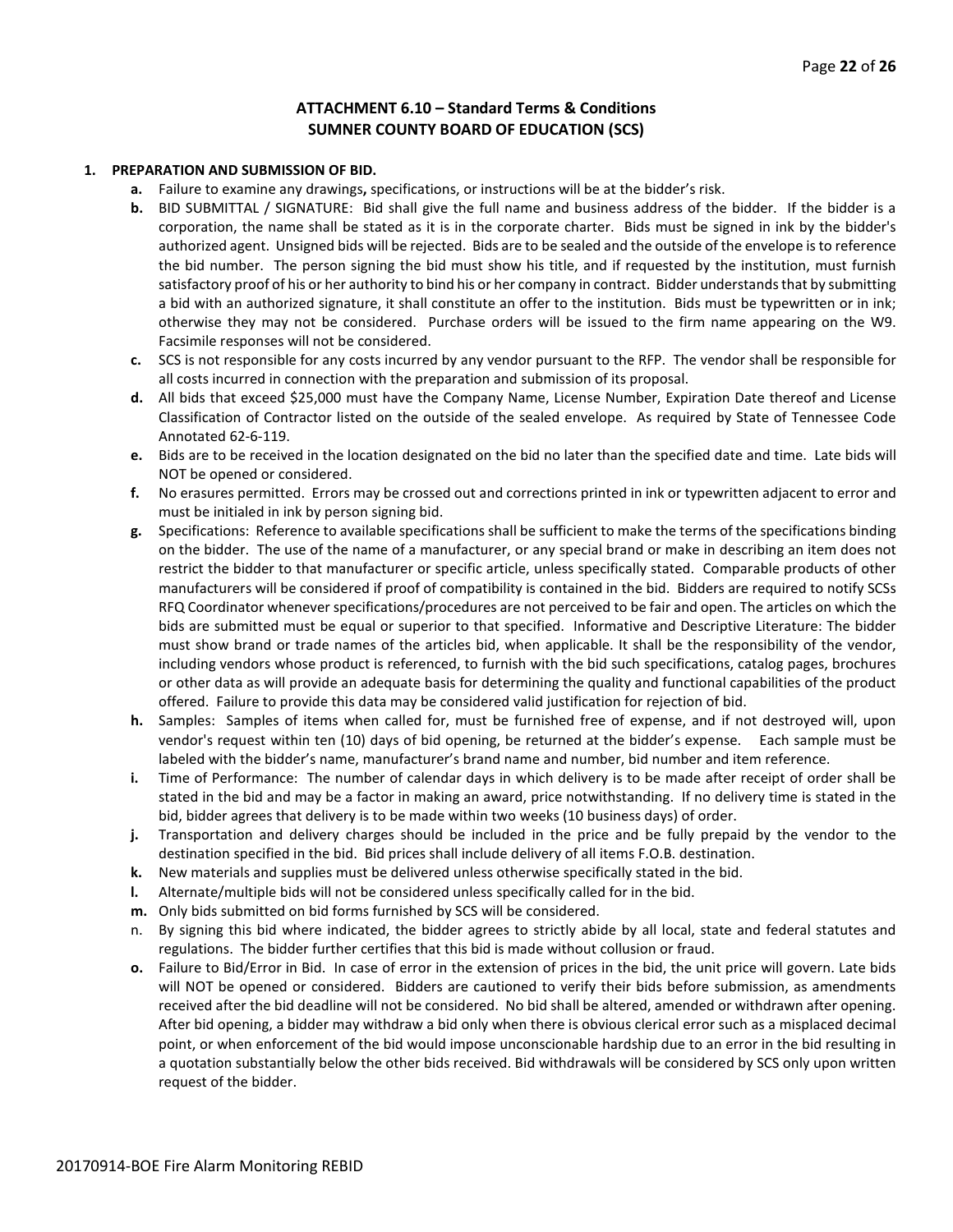- **2. OPEN RECORDS.** In order to comply with the provisions of the Tennessee Open Records Act, all bids will be publicly opened and are subject to public inspection after the award upon written request. Bidders may be present at bid opening. Summary information will be posted the SCS website, www.sumnerschools.org, under the Invitation to Bid link.
- **3. ACCEPTANCE AND AWARD.** SCS reserves the right to reject any and all bids and to waive any informality in bids and, unless otherwise specified by the bidder to accept any item in the bid. Action to reject all bids shall be taken for unreasonably high prices, errors in the bid documents, cessation of need, unavailability of funds, or any other reason approved by SCS.
	- a. Contracts and purchases will be made with the lowest, responsive, responsible, qualified bidder. The quality of the articles to be supplied, their conformity with the specifications, their suitability to the requirements of SCS, cash discount offered and the delivery terms will be taken into consideration.
	- b. Any deviation from these stated terms, specifications and conditions must be coordinated with and approved in writing by the Purchasing Supervisor.
	- c. Prices quoted on the response (if any) are to be considered firm and binding until the said equipment, supplies or services are in the possession of SCS.
	- d. SCS reserves the right to order more or less than the quantity listed in the bid.
	- e. If a bidder fails to state a time within which a bid must be accepted, it is understood and agreed that the Institution shall have ninety (90) days to accept.
	- f. In accordance with SCS policy, no purchase or contract is authorized or valid until the issuance of a SCS Purchase Order which shall be mailed or otherwise furnished to the successful bidder. No SCS employee is authorized to purchase equipment, supplies or services prior to the issuance of such a Purchase order.
	- g. The contract may not be assigned without written SCS consent.
	- h. If the appropriate space is marked on the bid, other Institutions (such as State, Local and/or Public Agencies) may purchase off the contract during the same period as SCS.
	- i. The awarded bidder will be required to post a performance and payment bond in the amount of 25% of the contract price if it exceeds \$100,000 as stated by State of Tennessee Code Annotated 12-4-201.
	- j. If the project cost is in excess of \$25,000 a performance bond must be secured by the requesting party in an amount equal to the market improvement value.
- **4. PAYMENTS.** Payment terms must be specified in the bid response, including any discounts for early payment. Partial payments will not be approved unless justification for such payment can be shown. Terms will be NET 30 days. Payment will not be made until the conditions and specifications of the RFP are inspected and approved as conforming by persons appointed by SCS.
- **5. DEFAULT OF SELECTED VENDOR.** In case of vendor default, SCS may procure the articles or services from other sources and hold the defaulting vendor responsible for any resulting cost. If a successful bidder violates any terms of their bid, the contract, school board policy or any law they may be disqualified from bidding for a period of two (2) years for minor violations or longer for major violations. Bids from disqualified bidders will not be accepted during the period of disqualification.
- **6. INSPECTION OF PURCHASES.** Articles received which are not equivalent will not be accepted and will be picked up by the vendor or returned to vendor, shipping charges collect. SCS shall have a reasonable period in which to inspect and accept or reject materials without liability. If necessity requires SCS to use nonconforming materials, an appropriate reduction in payment may be made.
- **7. TAXES.** SCS is tax exempt; do not include taxes in quotation. Vendors making improvements or additions to, or performing repair work on real property for SCS are liable for any applicable sales or use tax on tangible personal property used in connection with the contract or furnished to vendors by SCS for use under the contract.
- **8. NONDISCRIMINATION.** SCS is an equal opportunity employer. SCS and bidder agree to comply with Titles VI and VII of the Civil Rights Act of 1964, Title IX of the Education Amendments of 1972, Section 504 of the Rehabilitation Act of 1973, Executive Order 11,246, the Americans with Disabilities Act of 1990 and the related regulations to each. Each party assures that it will not discriminate against any individual or business because of race, religion, creed, color, sex, age, disability, veteran status or national origin. In the event that any claims should arise with regards to violations of any such local, state or federal law, statues, rule or regulations, the vendor will indemnify and hold SCS harmless for any damages, including court costs or attorney fees, which might be incurred.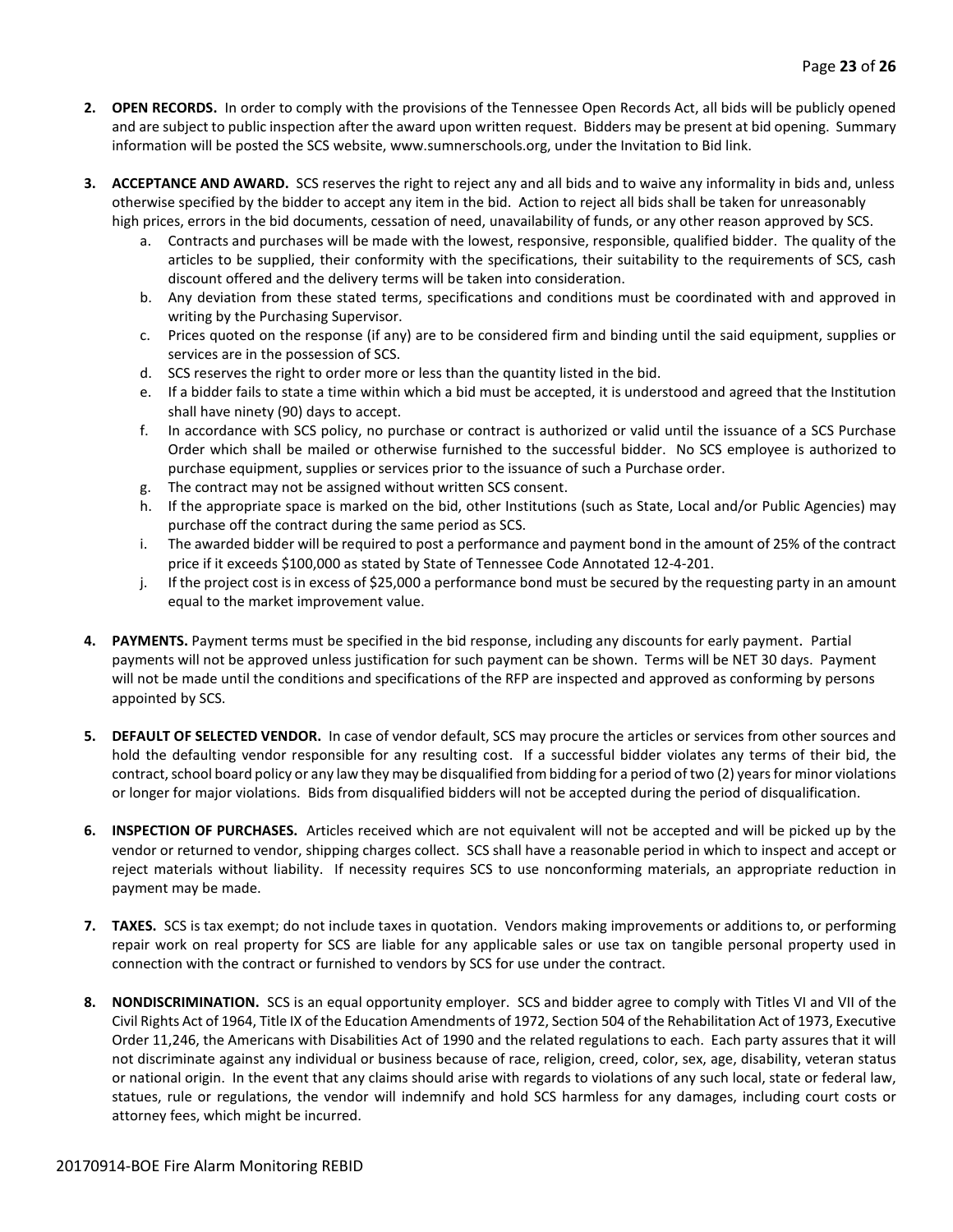- **9. PROHIBITIONS/NO VENDOR CONTRACT FORM/TENNESSEE LAW.** Acceptance of gifts from vendors is prohibited. TCA §12- 3-106. The contract documents for purchase under this bid request shall consist of the successful bidder's bid and SCSs purchase order. **The bidder may request exceptions to terms and conditions and/or request SCS to accept other terms and conditions by means of subsequent documents such as invoices, warranty agreements, license agreements, etc. All subsequent document shall be open to revision for impermissible language. SCS reserves the right to render the bid unresponsive and subject the bid to rejection if successful terms cannot be negotiated. The contract shall be governed by Tennessee law.**
- **10. PROHIBITION ON HIRING ILLEGAL IMMIGRANTS.** Tennessee Public Chapter No. 878 of 2006, TCA 12-4-124, requires that Contractor attest in writing that Contractor will not knowingly utilize the services of illegal immigrants in the performance of this Contract and will not knowingly utilize the services of any subcontractor, if permitted under this Contract, who will utilize the services of illegal immigrants in the performance of this Contract. The attestation shall be made on the form, Attestation re Personnel Used in Contract Performance ("the Attestation"), which is attached and hereby incorporated by this reference.
- **11. SALES AND USE TAX.** Before the Purchase Order/Contract resulting from this RFQ is signed, the apparent successful bidder must be registered with the Department of Revenue for the collection of Tennessee sales and use tax.
- **12. ASSIGNMENT.** Neither the vendor nor SCS may assign this agreement without prior written consent of the other party.
- **13. LIABILITIES.** The vendor shall indemnify SCS against liability for any suits, actions or claims of any character arising from or relating to the performance under this agreement by the vendor or its subcontractors. SCS has no obligation for the payment of any judgement or the settlement of any claim made against the vendor or its subcontractors as a result of obligations under this contract.
- **14. APPLICABLE LAW.** Any contract shall be interpreted under the laws and statutes of the State of Tennessee. SCS does not enter into contracts which provide for mediation or arbitration. Any action arising from any contract made from this RFP shall be brought in the state courts in Sumner County, TN or in the United States Federal District Court for the Middle District of Tennessee.

Additionally, it is a violation of state statutes to purchase materials, supplies, services or any other item from a vendor that is a commissioner, official, employee or board member that has any financial or beneficial interest in such transaction.

- **15. FUNDS**. The Proposer understands and accepts the non-appropriation of funds provision of SCS.
- **16. DATA PRIVACY AND SECURITY**. Personal Information (PI) includes but is not limited to that information protected by HIPAA, the HITECH Act, FERPA, or Gramm-Leach-Bliley) or such information which would allow a third party to gain access to the personal, medical or financial records of any of any party. Vendor represents and warrants that its collection, access, use, storage, disposal and disclosure of PI complies with all applicable federal and state privacy and data protection laws. Vendor represents and warrants that Vendor will maintain compliance with the SSAE 16 standard, and shall undertake any audits and risk assessments Vendor deems necessary to maintain compliance with SSAE16. If PI provided by SCS to Vendor is subject to FERPA. Vendor agrees that in its handling of FERPA data it will perform as a school official as that term is defined by FERPA regulations. Vendor acknowledges that its improper disclosure or re-disclosure of PI covered by FERPA may, under certain circumstances, result in Vendor's exclusion from eligibility to contract with SCS for at least five (5) years. Vendor shall provide SCS with the name and contact information for an employee of Vendor who shall serve as SCS's primary security contact and shall be available to assist Customer twenty-four (24) hours per day, seven (7) days per week as a contact in resolving obligations associated with any security incident in which it is reasonably suspected that there has been a breach of information security. Vendor shall immediately mitigate or resolve any Security Incident, at Vendor's expense and in accordance with applicable privacy rights, laws, regulations and standards. Vendor shall reimburse SCS for actual costs incurred by SCS in responding to, and mitigating damages caused by, any Security Incident, including all costs of notice and/or remediation incurred under applicable law as a result of the Security Incident.
- **17. IRAN DIVESTMENT ACT.** By submission of this bid, each bidder and each person signing on behalf of any bidder certified, and in the case of a joint bid each party thereto certifies as to its own organization, under penalty of perjury, that to the best of its knowledge and belief that each bidder is not on the list created pursuant to TCA 12-12-106.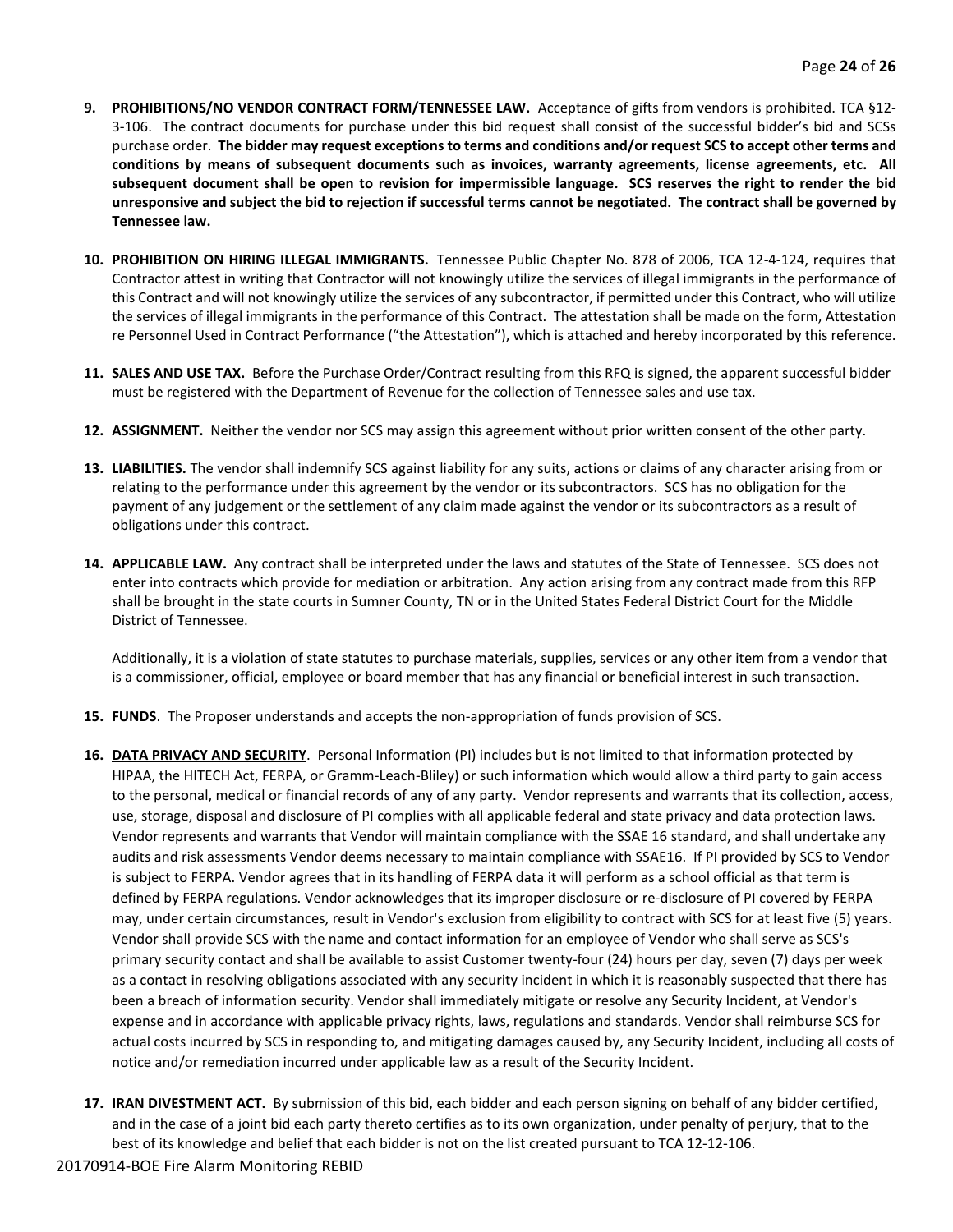# Page **25** of **26**

### **ATTACHMENT "A"**

| <b>Brand</b><br><b>Administration &amp; Support</b><br>37066<br><b>Administration Building</b><br>695 East Main St<br>Gallatin<br>Gallatin<br>37066<br>E.B. Wilson - Night High School<br>695 East Main St<br>Gallatin<br>37066<br><b>Teacher Center</b><br>695 East Main St<br>37066<br>Support Services Bldg.<br>1500 Airport Rd.<br>Gallatin<br><b>Elementary Schools</b><br>37075<br>Beech Elem.<br>3120 Long Hollow Pike<br>Hendersonville<br>Benny Bills Elem.<br>1030 Union School Rd<br>Gallatin<br>37066<br>Bethpage Elem.<br>420 Old Hwy 31E<br><b>Bethpage</b><br>37022<br>Clyde Riggs Elem.<br>37148<br>211 Fountain Head Rd<br>Portland<br>Dr. William Burrus Elem. @ Drakes<br>37075<br>1336 Drakes Creek Rd<br>Hendersonville<br>115 Gail Dr<br>Hendersonville<br>37075<br>140 Scotch St<br>Hendersonville<br>37075<br>Gallatin<br>37076<br>1018 South Water St<br>37188<br>115 South Palmer Chapel Rd<br>White House<br>Howard Elem.<br>37066<br>805 Long Hollow Pike<br>Gallatin<br>37075<br>Indian Lake Elem.<br>505 Indian Lake Rd<br>Hendersonville<br>Portland<br>37148<br>J.W. Wiseman Elem.<br>922 South Broadway<br>37075<br>Jack Anderson Elem.<br>250 Shute Ln<br>Hendersonville<br>37075<br>Lakeside Park Elem.<br>204 Dolphus Dr<br>Hendersonville<br>37072<br>Madison Creek Elem.<br>1040 Madison Creek Rd<br>Goodlettsville<br>37072<br>Millersville Elem.<br>1248 Louisville Hwy<br>Goodlettsville<br>37075<br>Nannie Berry Elem.<br>138 Indian Lake Rd<br>Hendersonville<br>North Sumner Elem.<br>1485 North Sumner Rd<br>37022<br>Bethpage<br>37048<br>Oakmont Elem.<br>3323 Highway 76<br>Cottontown<br>Portland<br>37148<br>Portland Gateview Elem.<br>1098 Gateview Dr<br>1020 Bison Tr<br>Gallatin<br>37066<br>Station Camp Elem.<br>Gallatin<br>516 Carson St<br>37066<br>780 Hart St<br>Gallatin<br>37066<br>Vena Stuart Elem.<br>37075<br>Walton Ferry Elem.<br>732 Walton Ferry Rd<br>Hendersonville<br>300 Gibson St<br>Portland<br>37148<br>Watt Hardison Elem.<br>37186<br>Westmoreland Elem.<br>4178 Hawkins Dr<br>Westmoreland<br><b>Middle Schools</b><br>37075<br>Ellis Middle<br>100 Indian Lake Rd<br>Hendersonville<br>37075<br>Hawkins Middle<br>487A Walton Ferry Rd<br>Hendersonville<br>Knox Doss Middle @ Drakes Creek<br>1338 Drakes Creek Rd<br>Hendersonville<br>37075<br>Portland<br>37148<br>Portland East Middle<br>604 South Broadway<br>Portland<br>37148<br><b>Portland West Middle</b><br>110 Nolan Private Dr<br><b>Rucker Stewart Middle</b><br>Gallatin<br>37066<br>350 Hancock St<br><b>Shafer Middle</b><br>240 Albert Gallatin Rd<br>Gallatin<br>37066<br>37066<br><b>Station Camp Middle</b><br>281 Big Station Camp Blvd<br>Gallatin<br>T.W. Hunter Middle<br>2101 New Hope Rd<br>Hendersonville<br>37075<br>Westmoreland Middle<br>4128 Hawkins Dr<br>Westmoreland<br>37186<br>White House Middle<br>2020 Highway 31W<br>White House<br>37188<br>37075<br>Beech High<br>3126 Long Hollow Pike<br>Hendersonville<br>Beech High Annex<br>3126 Long Hollow Pike<br>37075<br>Hendersonville<br>Gallatin High<br>700 Dan Herron Dr<br>Gallatin<br>37066<br>123 Cherokee Rd<br>37075<br>Hendersonville High<br>Hendersonville<br>600 College St<br>Portland<br>37148<br>Portland High<br>Station Camp High<br>1040 Bison Tr<br>Gallatin<br>37066<br>Westmoreland High<br>4300 Hawkins Dr<br>Westmoreland<br>37186<br>37188<br>White House High<br>508 Tyree Springs Rd<br>White House<br>508 Tyree Springs Rd<br>White House High Annex<br>White House<br>37188<br><b>Specialty Schools</b><br>102 Indian Lake Rd<br>Hendersonville<br>Ellis Middle - Extension Building<br>37075<br>37075<br>Merrol Hyde Magnet<br>128 Township Dr<br>Hendersonville<br>R.T. Fisher Alternative School | <b>Facility Type / Building Name</b> | <b>Address</b>      | <b>CITY</b> | <b>ZIP</b> |
|--------------------------------------------------------------------------------------------------------------------------------------------------------------------------------------------------------------------------------------------------------------------------------------------------------------------------------------------------------------------------------------------------------------------------------------------------------------------------------------------------------------------------------------------------------------------------------------------------------------------------------------------------------------------------------------------------------------------------------------------------------------------------------------------------------------------------------------------------------------------------------------------------------------------------------------------------------------------------------------------------------------------------------------------------------------------------------------------------------------------------------------------------------------------------------------------------------------------------------------------------------------------------------------------------------------------------------------------------------------------------------------------------------------------------------------------------------------------------------------------------------------------------------------------------------------------------------------------------------------------------------------------------------------------------------------------------------------------------------------------------------------------------------------------------------------------------------------------------------------------------------------------------------------------------------------------------------------------------------------------------------------------------------------------------------------------------------------------------------------------------------------------------------------------------------------------------------------------------------------------------------------------------------------------------------------------------------------------------------------------------------------------------------------------------------------------------------------------------------------------------------------------------------------------------------------------------------------------------------------------------------------------------------------------------------------------------------------------------------------------------------------------------------------------------------------------------------------------------------------------------------------------------------------------------------------------------------------------------------------------------------------------------------------------------------------------------------------------------------------------------------------------------------------------------------------------------------------------------------------------------------------------------------------------------------------------------------------------------------------------------------------------------------------------------------------------------------------------------------------------------------------------------------------------------------------------------------------------------------------------------------------------------------------------------------------------------------------------------------------------------------------|--------------------------------------|---------------------|-------------|------------|
| Cerberus Pyrotronics<br>FCI<br>FCI<br>FCI<br>FCI<br>FCI<br>FCI                                                                                                                                                                                                                                                                                                                                                                                                                                                                                                                                                                                                                                                                                                                                                                                                                                                                                                                                                                                                                                                                                                                                                                                                                                                                                                                                                                                                                                                                                                                                                                                                                                                                                                                                                                                                                                                                                                                                                                                                                                                                                                                                                                                                                                                                                                                                                                                                                                                                                                                                                                                                                                                                                                                                                                                                                                                                                                                                                                                                                                                                                                                                                                                                                                                                                                                                                                                                                                                                                                                                                                                                                                                                                               |                                      |                     |             |            |
| Fire Lite<br>Faraday<br>Fire Lite<br>Gamewell<br>Edwards<br>Notifier<br>Fire Lite<br>Simplex<br>Simplex<br>Gamewell<br>Edwards<br>Edwards<br>Edwards<br>Notifier<br>Notifier<br>Notifier<br>Simplex<br>Gamewell<br>Notifier<br>Simplex<br>Edwards<br>Gamewell<br>Gamewell<br>Gamewell<br>Gamewell<br>Notifier<br>Notifier<br>Edwards<br>Faraday<br>Gamewell<br>Edwards<br>Edwards<br>Gamewell<br>Edwards<br>Notifier<br>Gamewell<br>Gamewell<br>Edwards<br>Gamewell<br>Simplex<br>Gamewell<br>Edwards                                                                                                                                                                                                                                                                                                                                                                                                                                                                                                                                                                                                                                                                                                                                                                                                                                                                                                                                                                                                                                                                                                                                                                                                                                                                                                                                                                                                                                                                                                                                                                                                                                                                                                                                                                                                                                                                                                                                                                                                                                                                                                                                                                                                                                                                                                                                                                                                                                                                                                                                                                                                                                                                                                                                                                                                                                                                                                                                                                                                                                                                                                                                                                                                                                                        |                                      |                     |             |            |
|                                                                                                                                                                                                                                                                                                                                                                                                                                                                                                                                                                                                                                                                                                                                                                                                                                                                                                                                                                                                                                                                                                                                                                                                                                                                                                                                                                                                                                                                                                                                                                                                                                                                                                                                                                                                                                                                                                                                                                                                                                                                                                                                                                                                                                                                                                                                                                                                                                                                                                                                                                                                                                                                                                                                                                                                                                                                                                                                                                                                                                                                                                                                                                                                                                                                                                                                                                                                                                                                                                                                                                                                                                                                                                                                                              |                                      |                     |             |            |
|                                                                                                                                                                                                                                                                                                                                                                                                                                                                                                                                                                                                                                                                                                                                                                                                                                                                                                                                                                                                                                                                                                                                                                                                                                                                                                                                                                                                                                                                                                                                                                                                                                                                                                                                                                                                                                                                                                                                                                                                                                                                                                                                                                                                                                                                                                                                                                                                                                                                                                                                                                                                                                                                                                                                                                                                                                                                                                                                                                                                                                                                                                                                                                                                                                                                                                                                                                                                                                                                                                                                                                                                                                                                                                                                                              |                                      |                     |             |            |
|                                                                                                                                                                                                                                                                                                                                                                                                                                                                                                                                                                                                                                                                                                                                                                                                                                                                                                                                                                                                                                                                                                                                                                                                                                                                                                                                                                                                                                                                                                                                                                                                                                                                                                                                                                                                                                                                                                                                                                                                                                                                                                                                                                                                                                                                                                                                                                                                                                                                                                                                                                                                                                                                                                                                                                                                                                                                                                                                                                                                                                                                                                                                                                                                                                                                                                                                                                                                                                                                                                                                                                                                                                                                                                                                                              |                                      |                     |             |            |
|                                                                                                                                                                                                                                                                                                                                                                                                                                                                                                                                                                                                                                                                                                                                                                                                                                                                                                                                                                                                                                                                                                                                                                                                                                                                                                                                                                                                                                                                                                                                                                                                                                                                                                                                                                                                                                                                                                                                                                                                                                                                                                                                                                                                                                                                                                                                                                                                                                                                                                                                                                                                                                                                                                                                                                                                                                                                                                                                                                                                                                                                                                                                                                                                                                                                                                                                                                                                                                                                                                                                                                                                                                                                                                                                                              |                                      |                     |             |            |
|                                                                                                                                                                                                                                                                                                                                                                                                                                                                                                                                                                                                                                                                                                                                                                                                                                                                                                                                                                                                                                                                                                                                                                                                                                                                                                                                                                                                                                                                                                                                                                                                                                                                                                                                                                                                                                                                                                                                                                                                                                                                                                                                                                                                                                                                                                                                                                                                                                                                                                                                                                                                                                                                                                                                                                                                                                                                                                                                                                                                                                                                                                                                                                                                                                                                                                                                                                                                                                                                                                                                                                                                                                                                                                                                                              |                                      |                     |             |            |
|                                                                                                                                                                                                                                                                                                                                                                                                                                                                                                                                                                                                                                                                                                                                                                                                                                                                                                                                                                                                                                                                                                                                                                                                                                                                                                                                                                                                                                                                                                                                                                                                                                                                                                                                                                                                                                                                                                                                                                                                                                                                                                                                                                                                                                                                                                                                                                                                                                                                                                                                                                                                                                                                                                                                                                                                                                                                                                                                                                                                                                                                                                                                                                                                                                                                                                                                                                                                                                                                                                                                                                                                                                                                                                                                                              |                                      |                     |             |            |
| Cerberus Pyrotronics                                                                                                                                                                                                                                                                                                                                                                                                                                                                                                                                                                                                                                                                                                                                                                                                                                                                                                                                                                                                                                                                                                                                                                                                                                                                                                                                                                                                                                                                                                                                                                                                                                                                                                                                                                                                                                                                                                                                                                                                                                                                                                                                                                                                                                                                                                                                                                                                                                                                                                                                                                                                                                                                                                                                                                                                                                                                                                                                                                                                                                                                                                                                                                                                                                                                                                                                                                                                                                                                                                                                                                                                                                                                                                                                         |                                      |                     |             |            |
| Cerberus Pyrotronics<br>Cerberus Pyrotronics<br>Cerberus Pyrotronics                                                                                                                                                                                                                                                                                                                                                                                                                                                                                                                                                                                                                                                                                                                                                                                                                                                                                                                                                                                                                                                                                                                                                                                                                                                                                                                                                                                                                                                                                                                                                                                                                                                                                                                                                                                                                                                                                                                                                                                                                                                                                                                                                                                                                                                                                                                                                                                                                                                                                                                                                                                                                                                                                                                                                                                                                                                                                                                                                                                                                                                                                                                                                                                                                                                                                                                                                                                                                                                                                                                                                                                                                                                                                         |                                      |                     |             |            |
|                                                                                                                                                                                                                                                                                                                                                                                                                                                                                                                                                                                                                                                                                                                                                                                                                                                                                                                                                                                                                                                                                                                                                                                                                                                                                                                                                                                                                                                                                                                                                                                                                                                                                                                                                                                                                                                                                                                                                                                                                                                                                                                                                                                                                                                                                                                                                                                                                                                                                                                                                                                                                                                                                                                                                                                                                                                                                                                                                                                                                                                                                                                                                                                                                                                                                                                                                                                                                                                                                                                                                                                                                                                                                                                                                              |                                      |                     |             |            |
|                                                                                                                                                                                                                                                                                                                                                                                                                                                                                                                                                                                                                                                                                                                                                                                                                                                                                                                                                                                                                                                                                                                                                                                                                                                                                                                                                                                                                                                                                                                                                                                                                                                                                                                                                                                                                                                                                                                                                                                                                                                                                                                                                                                                                                                                                                                                                                                                                                                                                                                                                                                                                                                                                                                                                                                                                                                                                                                                                                                                                                                                                                                                                                                                                                                                                                                                                                                                                                                                                                                                                                                                                                                                                                                                                              | Creek                                |                     |             |            |
|                                                                                                                                                                                                                                                                                                                                                                                                                                                                                                                                                                                                                                                                                                                                                                                                                                                                                                                                                                                                                                                                                                                                                                                                                                                                                                                                                                                                                                                                                                                                                                                                                                                                                                                                                                                                                                                                                                                                                                                                                                                                                                                                                                                                                                                                                                                                                                                                                                                                                                                                                                                                                                                                                                                                                                                                                                                                                                                                                                                                                                                                                                                                                                                                                                                                                                                                                                                                                                                                                                                                                                                                                                                                                                                                                              | Gene Brown Elem.                     |                     |             |            |
|                                                                                                                                                                                                                                                                                                                                                                                                                                                                                                                                                                                                                                                                                                                                                                                                                                                                                                                                                                                                                                                                                                                                                                                                                                                                                                                                                                                                                                                                                                                                                                                                                                                                                                                                                                                                                                                                                                                                                                                                                                                                                                                                                                                                                                                                                                                                                                                                                                                                                                                                                                                                                                                                                                                                                                                                                                                                                                                                                                                                                                                                                                                                                                                                                                                                                                                                                                                                                                                                                                                                                                                                                                                                                                                                                              | George Whitten Elem.                 |                     |             |            |
|                                                                                                                                                                                                                                                                                                                                                                                                                                                                                                                                                                                                                                                                                                                                                                                                                                                                                                                                                                                                                                                                                                                                                                                                                                                                                                                                                                                                                                                                                                                                                                                                                                                                                                                                                                                                                                                                                                                                                                                                                                                                                                                                                                                                                                                                                                                                                                                                                                                                                                                                                                                                                                                                                                                                                                                                                                                                                                                                                                                                                                                                                                                                                                                                                                                                                                                                                                                                                                                                                                                                                                                                                                                                                                                                                              | Guild Elem.                          |                     |             |            |
|                                                                                                                                                                                                                                                                                                                                                                                                                                                                                                                                                                                                                                                                                                                                                                                                                                                                                                                                                                                                                                                                                                                                                                                                                                                                                                                                                                                                                                                                                                                                                                                                                                                                                                                                                                                                                                                                                                                                                                                                                                                                                                                                                                                                                                                                                                                                                                                                                                                                                                                                                                                                                                                                                                                                                                                                                                                                                                                                                                                                                                                                                                                                                                                                                                                                                                                                                                                                                                                                                                                                                                                                                                                                                                                                                              | H.B. Williams Elem.                  |                     |             |            |
|                                                                                                                                                                                                                                                                                                                                                                                                                                                                                                                                                                                                                                                                                                                                                                                                                                                                                                                                                                                                                                                                                                                                                                                                                                                                                                                                                                                                                                                                                                                                                                                                                                                                                                                                                                                                                                                                                                                                                                                                                                                                                                                                                                                                                                                                                                                                                                                                                                                                                                                                                                                                                                                                                                                                                                                                                                                                                                                                                                                                                                                                                                                                                                                                                                                                                                                                                                                                                                                                                                                                                                                                                                                                                                                                                              |                                      |                     |             |            |
|                                                                                                                                                                                                                                                                                                                                                                                                                                                                                                                                                                                                                                                                                                                                                                                                                                                                                                                                                                                                                                                                                                                                                                                                                                                                                                                                                                                                                                                                                                                                                                                                                                                                                                                                                                                                                                                                                                                                                                                                                                                                                                                                                                                                                                                                                                                                                                                                                                                                                                                                                                                                                                                                                                                                                                                                                                                                                                                                                                                                                                                                                                                                                                                                                                                                                                                                                                                                                                                                                                                                                                                                                                                                                                                                                              |                                      |                     |             |            |
|                                                                                                                                                                                                                                                                                                                                                                                                                                                                                                                                                                                                                                                                                                                                                                                                                                                                                                                                                                                                                                                                                                                                                                                                                                                                                                                                                                                                                                                                                                                                                                                                                                                                                                                                                                                                                                                                                                                                                                                                                                                                                                                                                                                                                                                                                                                                                                                                                                                                                                                                                                                                                                                                                                                                                                                                                                                                                                                                                                                                                                                                                                                                                                                                                                                                                                                                                                                                                                                                                                                                                                                                                                                                                                                                                              |                                      |                     |             |            |
|                                                                                                                                                                                                                                                                                                                                                                                                                                                                                                                                                                                                                                                                                                                                                                                                                                                                                                                                                                                                                                                                                                                                                                                                                                                                                                                                                                                                                                                                                                                                                                                                                                                                                                                                                                                                                                                                                                                                                                                                                                                                                                                                                                                                                                                                                                                                                                                                                                                                                                                                                                                                                                                                                                                                                                                                                                                                                                                                                                                                                                                                                                                                                                                                                                                                                                                                                                                                                                                                                                                                                                                                                                                                                                                                                              |                                      |                     |             |            |
|                                                                                                                                                                                                                                                                                                                                                                                                                                                                                                                                                                                                                                                                                                                                                                                                                                                                                                                                                                                                                                                                                                                                                                                                                                                                                                                                                                                                                                                                                                                                                                                                                                                                                                                                                                                                                                                                                                                                                                                                                                                                                                                                                                                                                                                                                                                                                                                                                                                                                                                                                                                                                                                                                                                                                                                                                                                                                                                                                                                                                                                                                                                                                                                                                                                                                                                                                                                                                                                                                                                                                                                                                                                                                                                                                              |                                      |                     |             |            |
|                                                                                                                                                                                                                                                                                                                                                                                                                                                                                                                                                                                                                                                                                                                                                                                                                                                                                                                                                                                                                                                                                                                                                                                                                                                                                                                                                                                                                                                                                                                                                                                                                                                                                                                                                                                                                                                                                                                                                                                                                                                                                                                                                                                                                                                                                                                                                                                                                                                                                                                                                                                                                                                                                                                                                                                                                                                                                                                                                                                                                                                                                                                                                                                                                                                                                                                                                                                                                                                                                                                                                                                                                                                                                                                                                              |                                      |                     |             |            |
|                                                                                                                                                                                                                                                                                                                                                                                                                                                                                                                                                                                                                                                                                                                                                                                                                                                                                                                                                                                                                                                                                                                                                                                                                                                                                                                                                                                                                                                                                                                                                                                                                                                                                                                                                                                                                                                                                                                                                                                                                                                                                                                                                                                                                                                                                                                                                                                                                                                                                                                                                                                                                                                                                                                                                                                                                                                                                                                                                                                                                                                                                                                                                                                                                                                                                                                                                                                                                                                                                                                                                                                                                                                                                                                                                              |                                      |                     |             |            |
|                                                                                                                                                                                                                                                                                                                                                                                                                                                                                                                                                                                                                                                                                                                                                                                                                                                                                                                                                                                                                                                                                                                                                                                                                                                                                                                                                                                                                                                                                                                                                                                                                                                                                                                                                                                                                                                                                                                                                                                                                                                                                                                                                                                                                                                                                                                                                                                                                                                                                                                                                                                                                                                                                                                                                                                                                                                                                                                                                                                                                                                                                                                                                                                                                                                                                                                                                                                                                                                                                                                                                                                                                                                                                                                                                              |                                      |                     |             |            |
|                                                                                                                                                                                                                                                                                                                                                                                                                                                                                                                                                                                                                                                                                                                                                                                                                                                                                                                                                                                                                                                                                                                                                                                                                                                                                                                                                                                                                                                                                                                                                                                                                                                                                                                                                                                                                                                                                                                                                                                                                                                                                                                                                                                                                                                                                                                                                                                                                                                                                                                                                                                                                                                                                                                                                                                                                                                                                                                                                                                                                                                                                                                                                                                                                                                                                                                                                                                                                                                                                                                                                                                                                                                                                                                                                              |                                      |                     |             |            |
|                                                                                                                                                                                                                                                                                                                                                                                                                                                                                                                                                                                                                                                                                                                                                                                                                                                                                                                                                                                                                                                                                                                                                                                                                                                                                                                                                                                                                                                                                                                                                                                                                                                                                                                                                                                                                                                                                                                                                                                                                                                                                                                                                                                                                                                                                                                                                                                                                                                                                                                                                                                                                                                                                                                                                                                                                                                                                                                                                                                                                                                                                                                                                                                                                                                                                                                                                                                                                                                                                                                                                                                                                                                                                                                                                              |                                      |                     |             |            |
|                                                                                                                                                                                                                                                                                                                                                                                                                                                                                                                                                                                                                                                                                                                                                                                                                                                                                                                                                                                                                                                                                                                                                                                                                                                                                                                                                                                                                                                                                                                                                                                                                                                                                                                                                                                                                                                                                                                                                                                                                                                                                                                                                                                                                                                                                                                                                                                                                                                                                                                                                                                                                                                                                                                                                                                                                                                                                                                                                                                                                                                                                                                                                                                                                                                                                                                                                                                                                                                                                                                                                                                                                                                                                                                                                              |                                      |                     |             |            |
|                                                                                                                                                                                                                                                                                                                                                                                                                                                                                                                                                                                                                                                                                                                                                                                                                                                                                                                                                                                                                                                                                                                                                                                                                                                                                                                                                                                                                                                                                                                                                                                                                                                                                                                                                                                                                                                                                                                                                                                                                                                                                                                                                                                                                                                                                                                                                                                                                                                                                                                                                                                                                                                                                                                                                                                                                                                                                                                                                                                                                                                                                                                                                                                                                                                                                                                                                                                                                                                                                                                                                                                                                                                                                                                                                              |                                      |                     |             |            |
|                                                                                                                                                                                                                                                                                                                                                                                                                                                                                                                                                                                                                                                                                                                                                                                                                                                                                                                                                                                                                                                                                                                                                                                                                                                                                                                                                                                                                                                                                                                                                                                                                                                                                                                                                                                                                                                                                                                                                                                                                                                                                                                                                                                                                                                                                                                                                                                                                                                                                                                                                                                                                                                                                                                                                                                                                                                                                                                                                                                                                                                                                                                                                                                                                                                                                                                                                                                                                                                                                                                                                                                                                                                                                                                                                              | Union Elementary                     |                     |             |            |
|                                                                                                                                                                                                                                                                                                                                                                                                                                                                                                                                                                                                                                                                                                                                                                                                                                                                                                                                                                                                                                                                                                                                                                                                                                                                                                                                                                                                                                                                                                                                                                                                                                                                                                                                                                                                                                                                                                                                                                                                                                                                                                                                                                                                                                                                                                                                                                                                                                                                                                                                                                                                                                                                                                                                                                                                                                                                                                                                                                                                                                                                                                                                                                                                                                                                                                                                                                                                                                                                                                                                                                                                                                                                                                                                                              |                                      |                     |             |            |
|                                                                                                                                                                                                                                                                                                                                                                                                                                                                                                                                                                                                                                                                                                                                                                                                                                                                                                                                                                                                                                                                                                                                                                                                                                                                                                                                                                                                                                                                                                                                                                                                                                                                                                                                                                                                                                                                                                                                                                                                                                                                                                                                                                                                                                                                                                                                                                                                                                                                                                                                                                                                                                                                                                                                                                                                                                                                                                                                                                                                                                                                                                                                                                                                                                                                                                                                                                                                                                                                                                                                                                                                                                                                                                                                                              |                                      |                     |             |            |
|                                                                                                                                                                                                                                                                                                                                                                                                                                                                                                                                                                                                                                                                                                                                                                                                                                                                                                                                                                                                                                                                                                                                                                                                                                                                                                                                                                                                                                                                                                                                                                                                                                                                                                                                                                                                                                                                                                                                                                                                                                                                                                                                                                                                                                                                                                                                                                                                                                                                                                                                                                                                                                                                                                                                                                                                                                                                                                                                                                                                                                                                                                                                                                                                                                                                                                                                                                                                                                                                                                                                                                                                                                                                                                                                                              |                                      |                     |             |            |
|                                                                                                                                                                                                                                                                                                                                                                                                                                                                                                                                                                                                                                                                                                                                                                                                                                                                                                                                                                                                                                                                                                                                                                                                                                                                                                                                                                                                                                                                                                                                                                                                                                                                                                                                                                                                                                                                                                                                                                                                                                                                                                                                                                                                                                                                                                                                                                                                                                                                                                                                                                                                                                                                                                                                                                                                                                                                                                                                                                                                                                                                                                                                                                                                                                                                                                                                                                                                                                                                                                                                                                                                                                                                                                                                                              |                                      |                     |             |            |
|                                                                                                                                                                                                                                                                                                                                                                                                                                                                                                                                                                                                                                                                                                                                                                                                                                                                                                                                                                                                                                                                                                                                                                                                                                                                                                                                                                                                                                                                                                                                                                                                                                                                                                                                                                                                                                                                                                                                                                                                                                                                                                                                                                                                                                                                                                                                                                                                                                                                                                                                                                                                                                                                                                                                                                                                                                                                                                                                                                                                                                                                                                                                                                                                                                                                                                                                                                                                                                                                                                                                                                                                                                                                                                                                                              |                                      |                     |             |            |
|                                                                                                                                                                                                                                                                                                                                                                                                                                                                                                                                                                                                                                                                                                                                                                                                                                                                                                                                                                                                                                                                                                                                                                                                                                                                                                                                                                                                                                                                                                                                                                                                                                                                                                                                                                                                                                                                                                                                                                                                                                                                                                                                                                                                                                                                                                                                                                                                                                                                                                                                                                                                                                                                                                                                                                                                                                                                                                                                                                                                                                                                                                                                                                                                                                                                                                                                                                                                                                                                                                                                                                                                                                                                                                                                                              |                                      |                     |             |            |
|                                                                                                                                                                                                                                                                                                                                                                                                                                                                                                                                                                                                                                                                                                                                                                                                                                                                                                                                                                                                                                                                                                                                                                                                                                                                                                                                                                                                                                                                                                                                                                                                                                                                                                                                                                                                                                                                                                                                                                                                                                                                                                                                                                                                                                                                                                                                                                                                                                                                                                                                                                                                                                                                                                                                                                                                                                                                                                                                                                                                                                                                                                                                                                                                                                                                                                                                                                                                                                                                                                                                                                                                                                                                                                                                                              |                                      |                     |             |            |
|                                                                                                                                                                                                                                                                                                                                                                                                                                                                                                                                                                                                                                                                                                                                                                                                                                                                                                                                                                                                                                                                                                                                                                                                                                                                                                                                                                                                                                                                                                                                                                                                                                                                                                                                                                                                                                                                                                                                                                                                                                                                                                                                                                                                                                                                                                                                                                                                                                                                                                                                                                                                                                                                                                                                                                                                                                                                                                                                                                                                                                                                                                                                                                                                                                                                                                                                                                                                                                                                                                                                                                                                                                                                                                                                                              |                                      |                     |             |            |
|                                                                                                                                                                                                                                                                                                                                                                                                                                                                                                                                                                                                                                                                                                                                                                                                                                                                                                                                                                                                                                                                                                                                                                                                                                                                                                                                                                                                                                                                                                                                                                                                                                                                                                                                                                                                                                                                                                                                                                                                                                                                                                                                                                                                                                                                                                                                                                                                                                                                                                                                                                                                                                                                                                                                                                                                                                                                                                                                                                                                                                                                                                                                                                                                                                                                                                                                                                                                                                                                                                                                                                                                                                                                                                                                                              |                                      |                     |             |            |
|                                                                                                                                                                                                                                                                                                                                                                                                                                                                                                                                                                                                                                                                                                                                                                                                                                                                                                                                                                                                                                                                                                                                                                                                                                                                                                                                                                                                                                                                                                                                                                                                                                                                                                                                                                                                                                                                                                                                                                                                                                                                                                                                                                                                                                                                                                                                                                                                                                                                                                                                                                                                                                                                                                                                                                                                                                                                                                                                                                                                                                                                                                                                                                                                                                                                                                                                                                                                                                                                                                                                                                                                                                                                                                                                                              |                                      |                     |             |            |
|                                                                                                                                                                                                                                                                                                                                                                                                                                                                                                                                                                                                                                                                                                                                                                                                                                                                                                                                                                                                                                                                                                                                                                                                                                                                                                                                                                                                                                                                                                                                                                                                                                                                                                                                                                                                                                                                                                                                                                                                                                                                                                                                                                                                                                                                                                                                                                                                                                                                                                                                                                                                                                                                                                                                                                                                                                                                                                                                                                                                                                                                                                                                                                                                                                                                                                                                                                                                                                                                                                                                                                                                                                                                                                                                                              |                                      |                     |             |            |
|                                                                                                                                                                                                                                                                                                                                                                                                                                                                                                                                                                                                                                                                                                                                                                                                                                                                                                                                                                                                                                                                                                                                                                                                                                                                                                                                                                                                                                                                                                                                                                                                                                                                                                                                                                                                                                                                                                                                                                                                                                                                                                                                                                                                                                                                                                                                                                                                                                                                                                                                                                                                                                                                                                                                                                                                                                                                                                                                                                                                                                                                                                                                                                                                                                                                                                                                                                                                                                                                                                                                                                                                                                                                                                                                                              |                                      |                     |             |            |
|                                                                                                                                                                                                                                                                                                                                                                                                                                                                                                                                                                                                                                                                                                                                                                                                                                                                                                                                                                                                                                                                                                                                                                                                                                                                                                                                                                                                                                                                                                                                                                                                                                                                                                                                                                                                                                                                                                                                                                                                                                                                                                                                                                                                                                                                                                                                                                                                                                                                                                                                                                                                                                                                                                                                                                                                                                                                                                                                                                                                                                                                                                                                                                                                                                                                                                                                                                                                                                                                                                                                                                                                                                                                                                                                                              |                                      |                     |             |            |
|                                                                                                                                                                                                                                                                                                                                                                                                                                                                                                                                                                                                                                                                                                                                                                                                                                                                                                                                                                                                                                                                                                                                                                                                                                                                                                                                                                                                                                                                                                                                                                                                                                                                                                                                                                                                                                                                                                                                                                                                                                                                                                                                                                                                                                                                                                                                                                                                                                                                                                                                                                                                                                                                                                                                                                                                                                                                                                                                                                                                                                                                                                                                                                                                                                                                                                                                                                                                                                                                                                                                                                                                                                                                                                                                                              |                                      |                     |             |            |
|                                                                                                                                                                                                                                                                                                                                                                                                                                                                                                                                                                                                                                                                                                                                                                                                                                                                                                                                                                                                                                                                                                                                                                                                                                                                                                                                                                                                                                                                                                                                                                                                                                                                                                                                                                                                                                                                                                                                                                                                                                                                                                                                                                                                                                                                                                                                                                                                                                                                                                                                                                                                                                                                                                                                                                                                                                                                                                                                                                                                                                                                                                                                                                                                                                                                                                                                                                                                                                                                                                                                                                                                                                                                                                                                                              |                                      |                     |             |            |
|                                                                                                                                                                                                                                                                                                                                                                                                                                                                                                                                                                                                                                                                                                                                                                                                                                                                                                                                                                                                                                                                                                                                                                                                                                                                                                                                                                                                                                                                                                                                                                                                                                                                                                                                                                                                                                                                                                                                                                                                                                                                                                                                                                                                                                                                                                                                                                                                                                                                                                                                                                                                                                                                                                                                                                                                                                                                                                                                                                                                                                                                                                                                                                                                                                                                                                                                                                                                                                                                                                                                                                                                                                                                                                                                                              |                                      |                     |             |            |
|                                                                                                                                                                                                                                                                                                                                                                                                                                                                                                                                                                                                                                                                                                                                                                                                                                                                                                                                                                                                                                                                                                                                                                                                                                                                                                                                                                                                                                                                                                                                                                                                                                                                                                                                                                                                                                                                                                                                                                                                                                                                                                                                                                                                                                                                                                                                                                                                                                                                                                                                                                                                                                                                                                                                                                                                                                                                                                                                                                                                                                                                                                                                                                                                                                                                                                                                                                                                                                                                                                                                                                                                                                                                                                                                                              | <b>High Schools</b>                  |                     |             |            |
|                                                                                                                                                                                                                                                                                                                                                                                                                                                                                                                                                                                                                                                                                                                                                                                                                                                                                                                                                                                                                                                                                                                                                                                                                                                                                                                                                                                                                                                                                                                                                                                                                                                                                                                                                                                                                                                                                                                                                                                                                                                                                                                                                                                                                                                                                                                                                                                                                                                                                                                                                                                                                                                                                                                                                                                                                                                                                                                                                                                                                                                                                                                                                                                                                                                                                                                                                                                                                                                                                                                                                                                                                                                                                                                                                              |                                      |                     |             |            |
|                                                                                                                                                                                                                                                                                                                                                                                                                                                                                                                                                                                                                                                                                                                                                                                                                                                                                                                                                                                                                                                                                                                                                                                                                                                                                                                                                                                                                                                                                                                                                                                                                                                                                                                                                                                                                                                                                                                                                                                                                                                                                                                                                                                                                                                                                                                                                                                                                                                                                                                                                                                                                                                                                                                                                                                                                                                                                                                                                                                                                                                                                                                                                                                                                                                                                                                                                                                                                                                                                                                                                                                                                                                                                                                                                              |                                      |                     |             |            |
|                                                                                                                                                                                                                                                                                                                                                                                                                                                                                                                                                                                                                                                                                                                                                                                                                                                                                                                                                                                                                                                                                                                                                                                                                                                                                                                                                                                                                                                                                                                                                                                                                                                                                                                                                                                                                                                                                                                                                                                                                                                                                                                                                                                                                                                                                                                                                                                                                                                                                                                                                                                                                                                                                                                                                                                                                                                                                                                                                                                                                                                                                                                                                                                                                                                                                                                                                                                                                                                                                                                                                                                                                                                                                                                                                              |                                      |                     |             |            |
|                                                                                                                                                                                                                                                                                                                                                                                                                                                                                                                                                                                                                                                                                                                                                                                                                                                                                                                                                                                                                                                                                                                                                                                                                                                                                                                                                                                                                                                                                                                                                                                                                                                                                                                                                                                                                                                                                                                                                                                                                                                                                                                                                                                                                                                                                                                                                                                                                                                                                                                                                                                                                                                                                                                                                                                                                                                                                                                                                                                                                                                                                                                                                                                                                                                                                                                                                                                                                                                                                                                                                                                                                                                                                                                                                              |                                      |                     |             |            |
|                                                                                                                                                                                                                                                                                                                                                                                                                                                                                                                                                                                                                                                                                                                                                                                                                                                                                                                                                                                                                                                                                                                                                                                                                                                                                                                                                                                                                                                                                                                                                                                                                                                                                                                                                                                                                                                                                                                                                                                                                                                                                                                                                                                                                                                                                                                                                                                                                                                                                                                                                                                                                                                                                                                                                                                                                                                                                                                                                                                                                                                                                                                                                                                                                                                                                                                                                                                                                                                                                                                                                                                                                                                                                                                                                              |                                      |                     |             |            |
|                                                                                                                                                                                                                                                                                                                                                                                                                                                                                                                                                                                                                                                                                                                                                                                                                                                                                                                                                                                                                                                                                                                                                                                                                                                                                                                                                                                                                                                                                                                                                                                                                                                                                                                                                                                                                                                                                                                                                                                                                                                                                                                                                                                                                                                                                                                                                                                                                                                                                                                                                                                                                                                                                                                                                                                                                                                                                                                                                                                                                                                                                                                                                                                                                                                                                                                                                                                                                                                                                                                                                                                                                                                                                                                                                              |                                      |                     |             |            |
|                                                                                                                                                                                                                                                                                                                                                                                                                                                                                                                                                                                                                                                                                                                                                                                                                                                                                                                                                                                                                                                                                                                                                                                                                                                                                                                                                                                                                                                                                                                                                                                                                                                                                                                                                                                                                                                                                                                                                                                                                                                                                                                                                                                                                                                                                                                                                                                                                                                                                                                                                                                                                                                                                                                                                                                                                                                                                                                                                                                                                                                                                                                                                                                                                                                                                                                                                                                                                                                                                                                                                                                                                                                                                                                                                              |                                      |                     |             |            |
|                                                                                                                                                                                                                                                                                                                                                                                                                                                                                                                                                                                                                                                                                                                                                                                                                                                                                                                                                                                                                                                                                                                                                                                                                                                                                                                                                                                                                                                                                                                                                                                                                                                                                                                                                                                                                                                                                                                                                                                                                                                                                                                                                                                                                                                                                                                                                                                                                                                                                                                                                                                                                                                                                                                                                                                                                                                                                                                                                                                                                                                                                                                                                                                                                                                                                                                                                                                                                                                                                                                                                                                                                                                                                                                                                              |                                      |                     |             |            |
|                                                                                                                                                                                                                                                                                                                                                                                                                                                                                                                                                                                                                                                                                                                                                                                                                                                                                                                                                                                                                                                                                                                                                                                                                                                                                                                                                                                                                                                                                                                                                                                                                                                                                                                                                                                                                                                                                                                                                                                                                                                                                                                                                                                                                                                                                                                                                                                                                                                                                                                                                                                                                                                                                                                                                                                                                                                                                                                                                                                                                                                                                                                                                                                                                                                                                                                                                                                                                                                                                                                                                                                                                                                                                                                                                              |                                      |                     |             |            |
|                                                                                                                                                                                                                                                                                                                                                                                                                                                                                                                                                                                                                                                                                                                                                                                                                                                                                                                                                                                                                                                                                                                                                                                                                                                                                                                                                                                                                                                                                                                                                                                                                                                                                                                                                                                                                                                                                                                                                                                                                                                                                                                                                                                                                                                                                                                                                                                                                                                                                                                                                                                                                                                                                                                                                                                                                                                                                                                                                                                                                                                                                                                                                                                                                                                                                                                                                                                                                                                                                                                                                                                                                                                                                                                                                              |                                      |                     |             |            |
|                                                                                                                                                                                                                                                                                                                                                                                                                                                                                                                                                                                                                                                                                                                                                                                                                                                                                                                                                                                                                                                                                                                                                                                                                                                                                                                                                                                                                                                                                                                                                                                                                                                                                                                                                                                                                                                                                                                                                                                                                                                                                                                                                                                                                                                                                                                                                                                                                                                                                                                                                                                                                                                                                                                                                                                                                                                                                                                                                                                                                                                                                                                                                                                                                                                                                                                                                                                                                                                                                                                                                                                                                                                                                                                                                              |                                      |                     |             |            |
|                                                                                                                                                                                                                                                                                                                                                                                                                                                                                                                                                                                                                                                                                                                                                                                                                                                                                                                                                                                                                                                                                                                                                                                                                                                                                                                                                                                                                                                                                                                                                                                                                                                                                                                                                                                                                                                                                                                                                                                                                                                                                                                                                                                                                                                                                                                                                                                                                                                                                                                                                                                                                                                                                                                                                                                                                                                                                                                                                                                                                                                                                                                                                                                                                                                                                                                                                                                                                                                                                                                                                                                                                                                                                                                                                              |                                      |                     |             |            |
|                                                                                                                                                                                                                                                                                                                                                                                                                                                                                                                                                                                                                                                                                                                                                                                                                                                                                                                                                                                                                                                                                                                                                                                                                                                                                                                                                                                                                                                                                                                                                                                                                                                                                                                                                                                                                                                                                                                                                                                                                                                                                                                                                                                                                                                                                                                                                                                                                                                                                                                                                                                                                                                                                                                                                                                                                                                                                                                                                                                                                                                                                                                                                                                                                                                                                                                                                                                                                                                                                                                                                                                                                                                                                                                                                              |                                      | 455 North Boyers St | Gallatin    | 37066      |

| <b>Brand</b>         | <b>Model</b>    | <b>UDACT</b> |
|----------------------|-----------------|--------------|
|                      |                 |              |
| Cerberus Pyrotronics | MXL-IQ          | Fire Watch   |
| Fire Lite            | <b>MS-10UD7</b> | Fire Watch   |
| Faraday              | Fire Watch 400  | Fire Watch   |
| <b>Fire Lite</b>     | MS-5UD          | Fire Watch   |
|                      |                 |              |
| FCI                  | FC-72           | Fire Watch   |
| Gamewell             | 610             | Internal     |
| Edwards              | Quickstart      | Internal     |
| Cerberus Pyrotronics | <b>PXL</b>      | Fire Watch   |
| Notifier             | <b>NFS-320</b>  | Internal     |
| Fire Lite            | <b>MS-10UD7</b> | Fire Watch   |
| Simplex              | 4204            | Fire Watch   |
| Simplex              | 4002            | Fire Watch   |
| Gamewell             | 610             | Internal     |
| Edwards              | 6500            | Fire Watch   |
| Edwards              | Quickstart      | Internal     |
| Edwards              | EST-2           | Fire Watch   |
| Notifier             | AFP-400         | Fire Watch   |
| Notifier             | AFP 100         | Fire Watch   |
| Notifier             | <b>AFP 400</b>  | Fire Watch   |
| Simplex              | 4002            | Fire Watch   |
| Cerberus Pyrotronics | <b>PXL</b>      | Fire Watch   |
| Cerberus Pyrotronics | <b>PXL</b>      | Fire Watch   |
| Cerberus Pyrotronics | <b>PXL</b>      | Fire Watch   |
| Gamewell             | 602             | Fire Watch   |
| FCI                  | 7100            | Internal     |
| FCI                  | FC-72           | Fire Watch   |
| Notifier             | AFP-400         | Fire Watch   |
| Simplex              | 4208            | Internal     |
| Edwards              | 6616            | Fire Watch   |
| Gamewell             | 602             | Internal     |
|                      |                 |              |
| FCI                  | 7200            | Fire Watch   |
| FCI                  | FC-72           | Internal     |
| Gamewell             | 602             | Internal     |
| Gamewell             | 610             | Fire Watch   |
| Gamewell             | 602             | Fire Watch   |
| Notifier             | AFP-200         | Fire Watch   |
| Notifier             | AFP-400         | Fire Watch   |
| Edwards              | EST-2           | Internal     |
| FCI                  | 7100            | Fire Watch   |
| Faraday              | Firewatch XVI   | Fire Watch   |
| Gamewell             | 610             | Fire Watch   |
|                      |                 |              |
| Edwards              | Custom 6500     | Fire Watch   |
| Edwards              | Custom 6500     | Fire Watch   |
| Gamewell             | 610             | Fire Watch   |
| Edwards              | Quickstart      | Internal     |
| Notifier             | AFP-400         | Fire Watch   |
| Gamewell             | 610             | Fire Watch   |
| Gamewell             | 610             | Internal     |
| Edwards              | IRC-3           | Fire Watch   |
| Gamewell             | 610             | Fire Watch   |
|                      |                 |              |
| Simplex              | 4208            | Fire Watch   |
| Gamewell             | 610             | Fire Watch   |
| Edwards              | Quickstart      | Internal     |